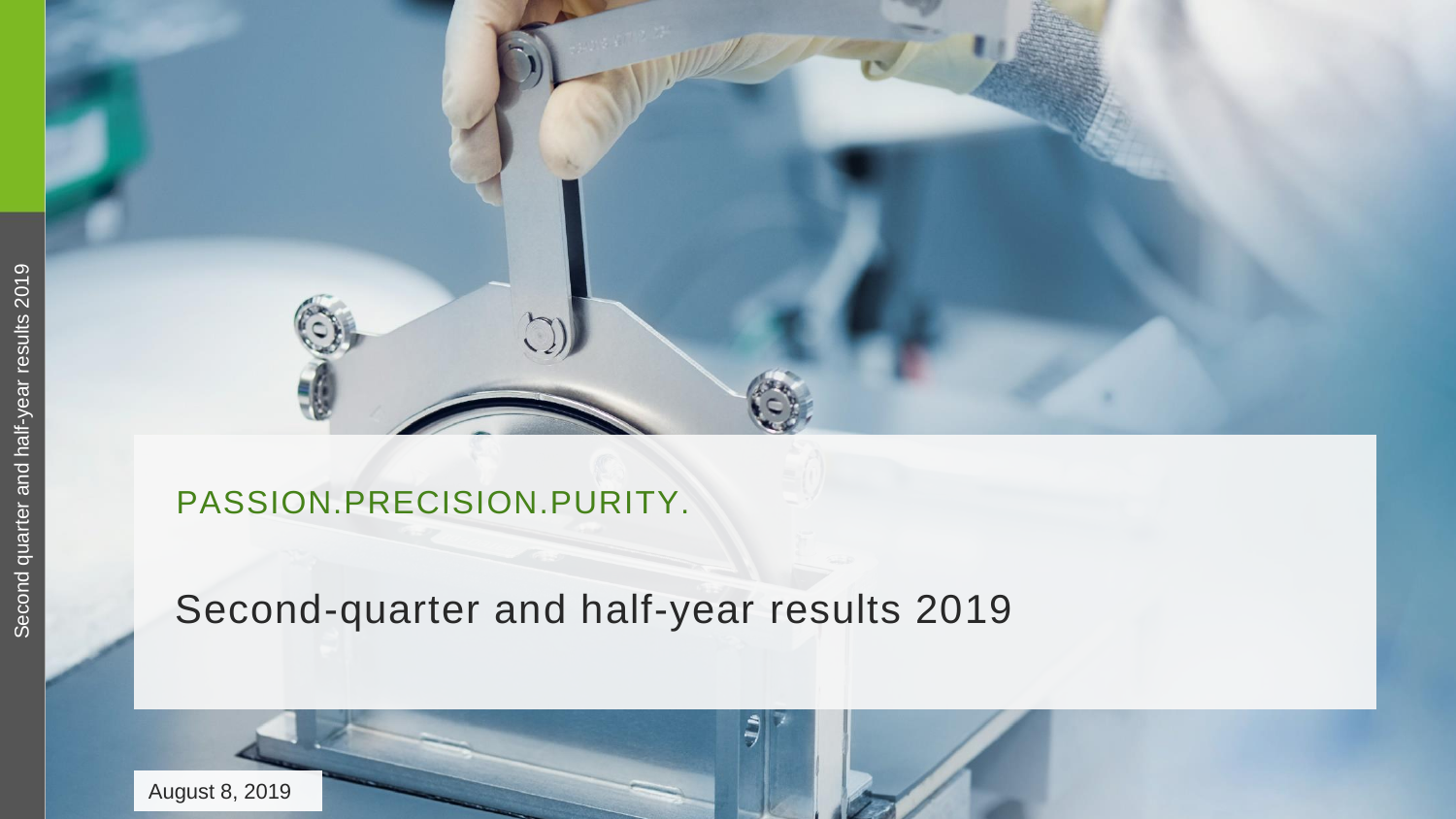# Agenda

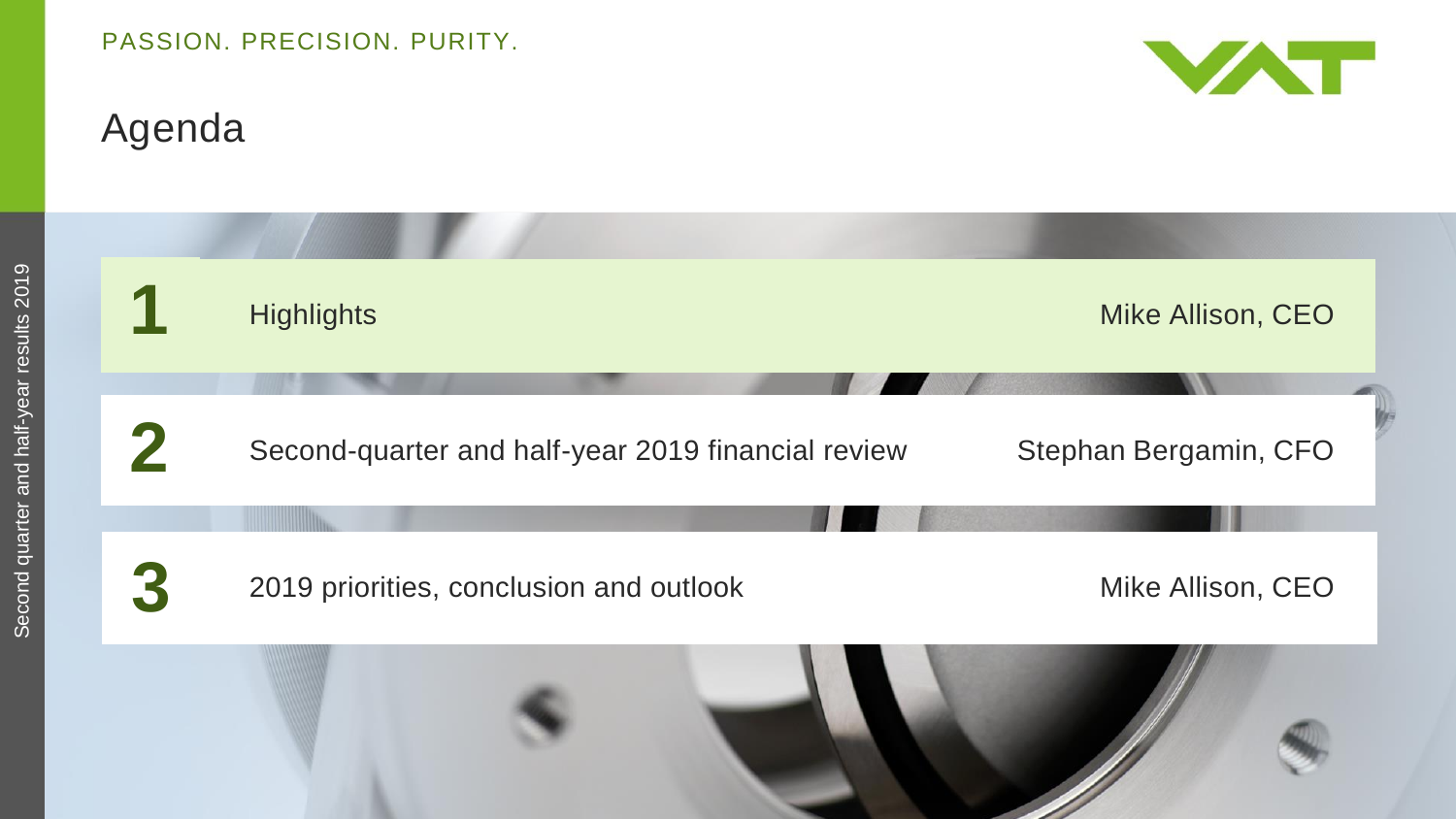

# Sequential growth in Q2 vs Q1 indicates bottom of current market cycle has been reached

| <b>Quarterly net sales</b><br>sequentially up in Valves<br>and Global Service, down<br>in Industry | Focus on cost,<br>technology and<br>innovation                                       | Market share gains<br>continue in H1,<br>spec wins key to future<br><b>SUCCESS</b>                                |  |
|----------------------------------------------------------------------------------------------------|--------------------------------------------------------------------------------------|-------------------------------------------------------------------------------------------------------------------|--|
| <b>Execution of Global</b><br>Service yields double-<br>digit sales growth                         | <b>Six months EBITDA</b><br>margin of 25.1%,<br>well above previous<br>trough levels | <b>Market expectations for</b><br>H <sub>2</sub> remain mixed,<br>no substantial recovery<br>expected before 2020 |  |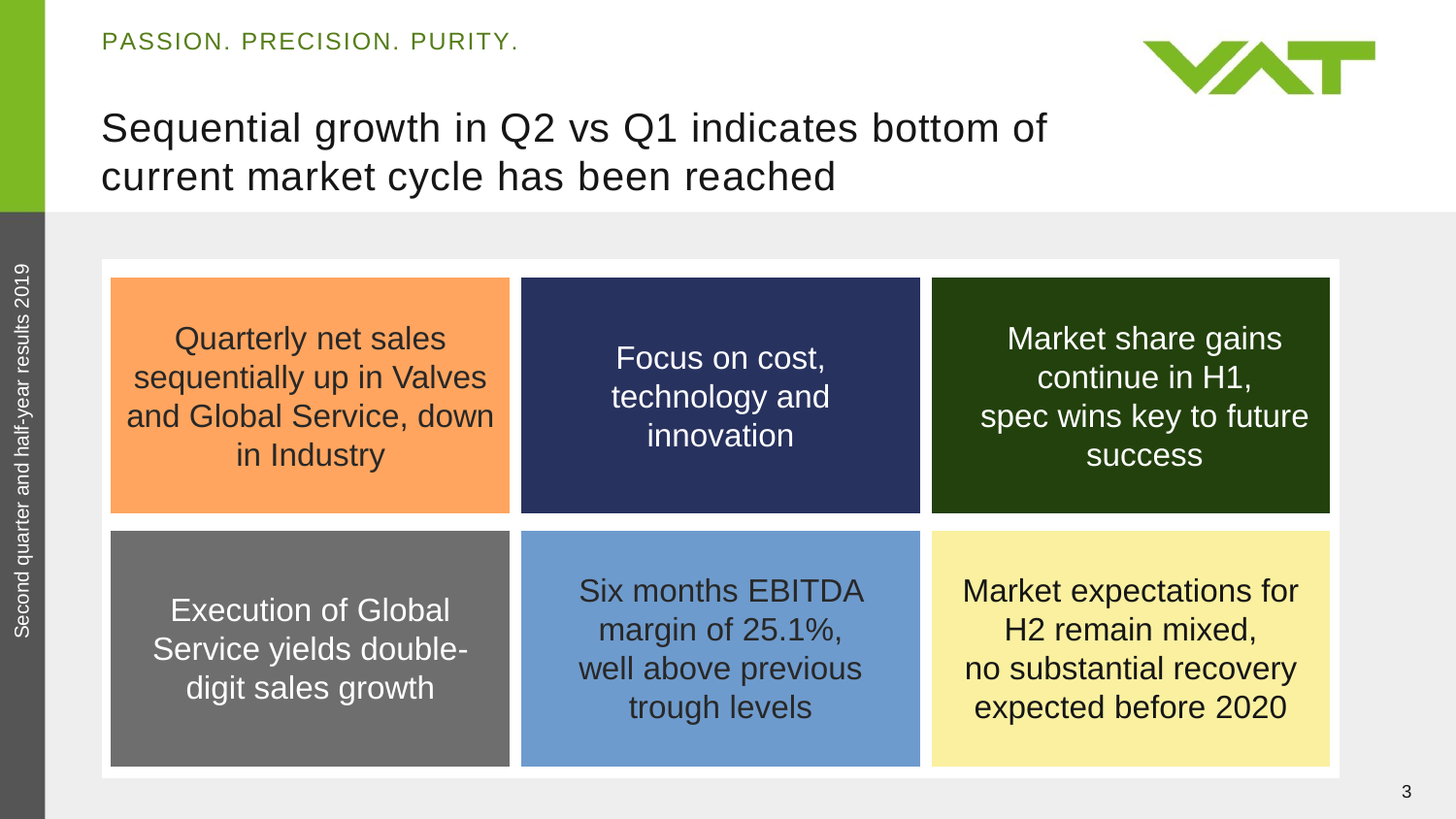

# Low-cycle six-month results in line with expectations vs strong first half of 2018

| Segment<br>(% of total<br>net sales) | <b>VAT Group AG</b><br>$(100\%)$ | <b>Valves</b><br>(75%) | <b>Global Service</b><br>(22%) | <b>Industry</b><br>(3%) |
|--------------------------------------|----------------------------------|------------------------|--------------------------------|-------------------------|
|                                      |                                  |                        |                                |                         |
| Net sales                            | <b>CHF 263m</b>                  | <b>CHF 198m</b>        | CHF 56m                        | CHF 9m                  |
| <b>EBITDA</b><br>margin <sup>1</sup> | 25.1%                            | 25.4%                  | 44.2%                          | 9%                      |

<sup>1</sup> Segment margin based on segment net sales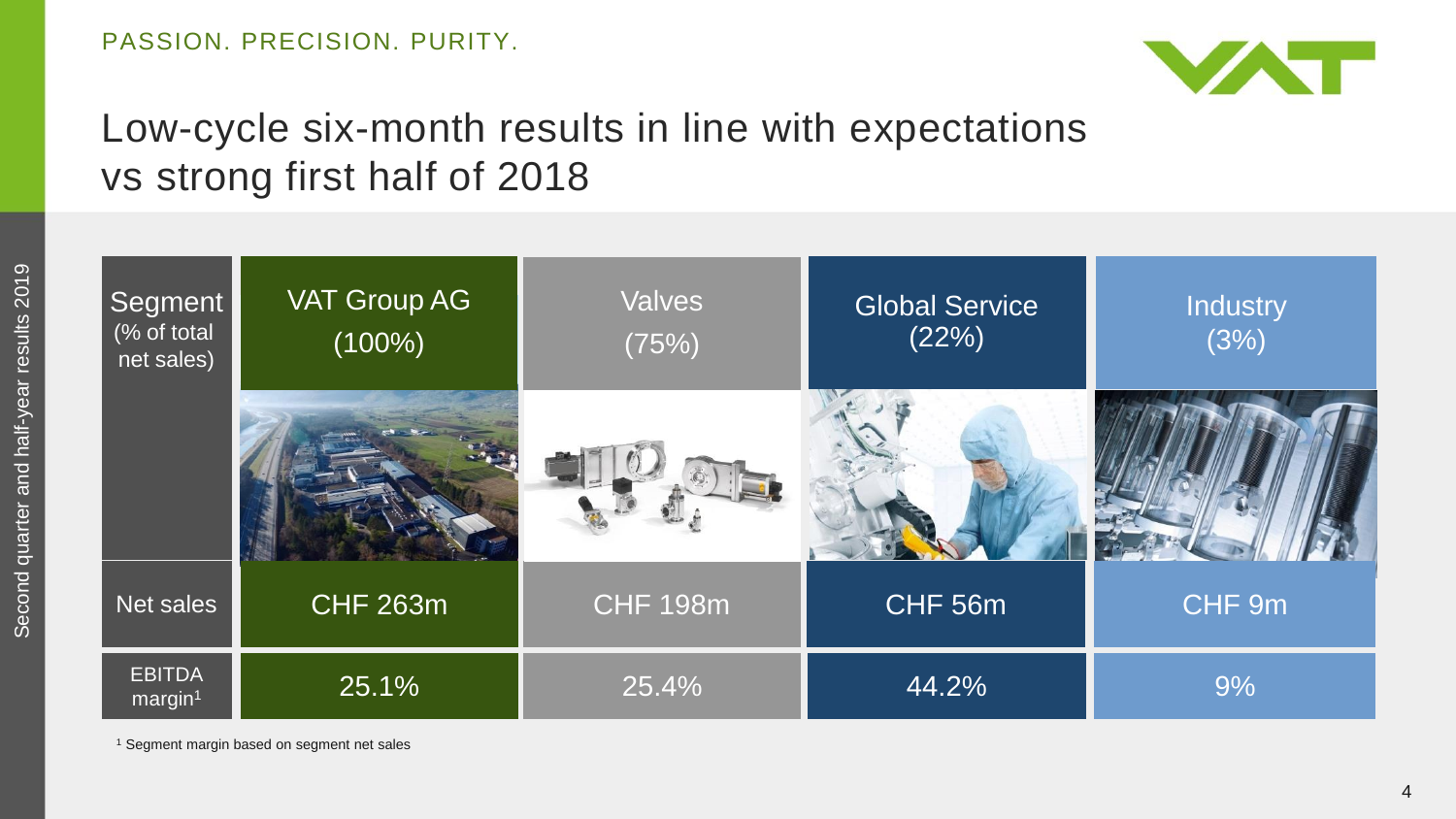

# Market trends remain mixed across all our major business segments



#### **Semiconductors**

- WFE investments substantially down, driven by memory; foundry and advanced logic strong
- Technology advances continue, industry preparing for next upcycle

#### **Display**

- Overall investments in display equipment down especially in Korea, few OLED projects in China
- TV sizes still dominated by LCD (Gen 10.5)



#### **Solar**

- PERC remains major technology, Hetero Junction Technology still challenging
- Market demand for new PV manufacturing equipment in China remains high



#### **Industry & Research**

- Growth prospects continue in several industrial applications, including automotive, medical etc.
- Research spending by governments remains healthy, particle physics (CERN, ITER)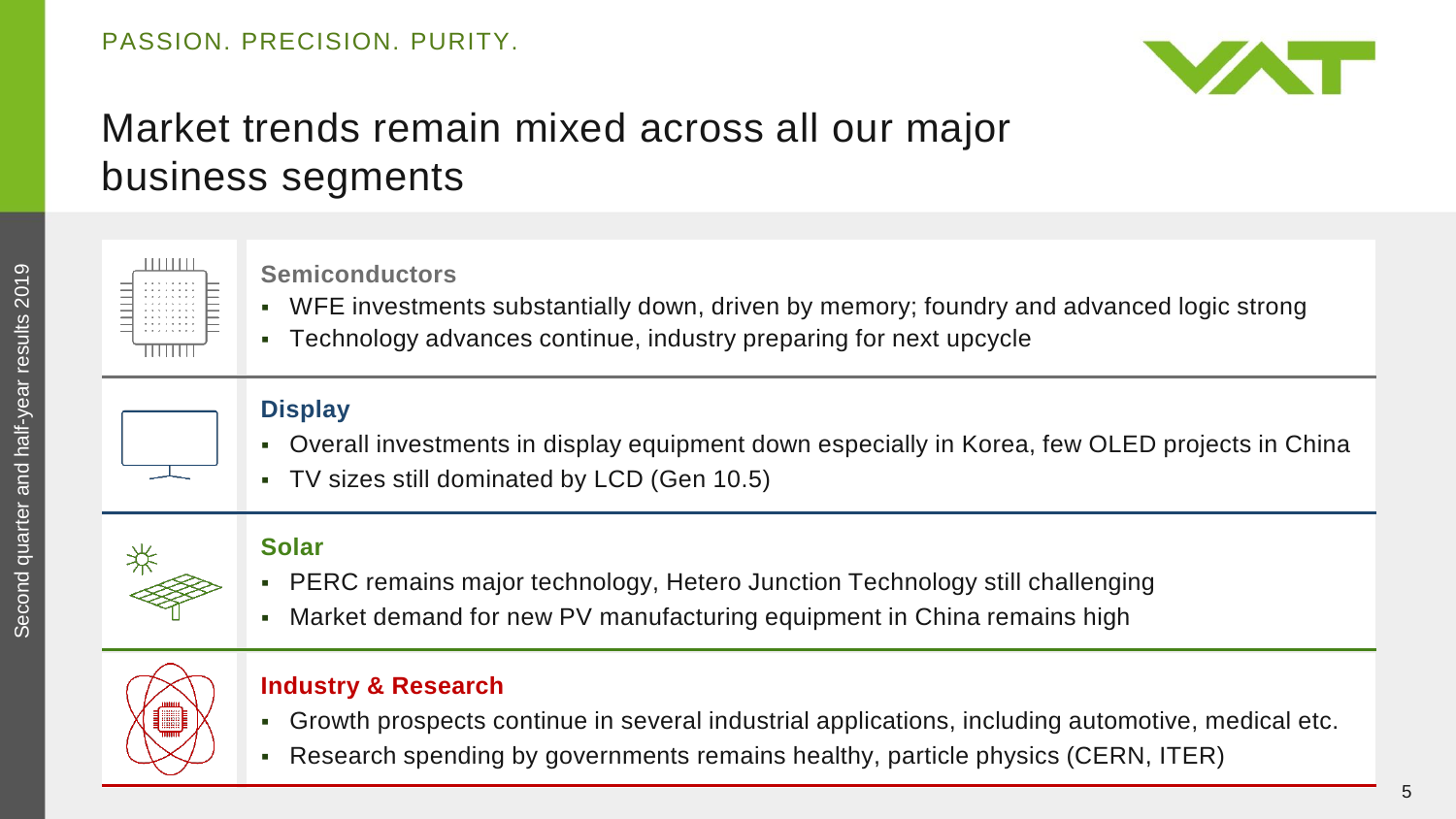

# Our three medium-term growth dimensions remain in place



#### **1st dimension: End market growth**

- Medium-term digitalization growth trends such as IoT, AI, AR, etc. remain in place
- Hyperscale applications, cloud storage growing, PC market recovery
- 5G build-up gaining steam, paving the way for new applications, e.g. autonomous vehicles



#### **2 nd dimension: Equipment growth**

- Capacity adjustments continue, increasing investment activities expected during 2020
- Technology advances in logic and foundry continue, memory slowdown bottoming out
- Overall investment climate still negatively affected by China/USA trade conflict



**3rd dimension: Vacuum valve growth**

- Record number of new platforms and applications being developed
- EUV lithography firmly established in small nodes, ecosystem requires more vacuum
- "Zero" particle environments drive opportunities for VAT motion components and modules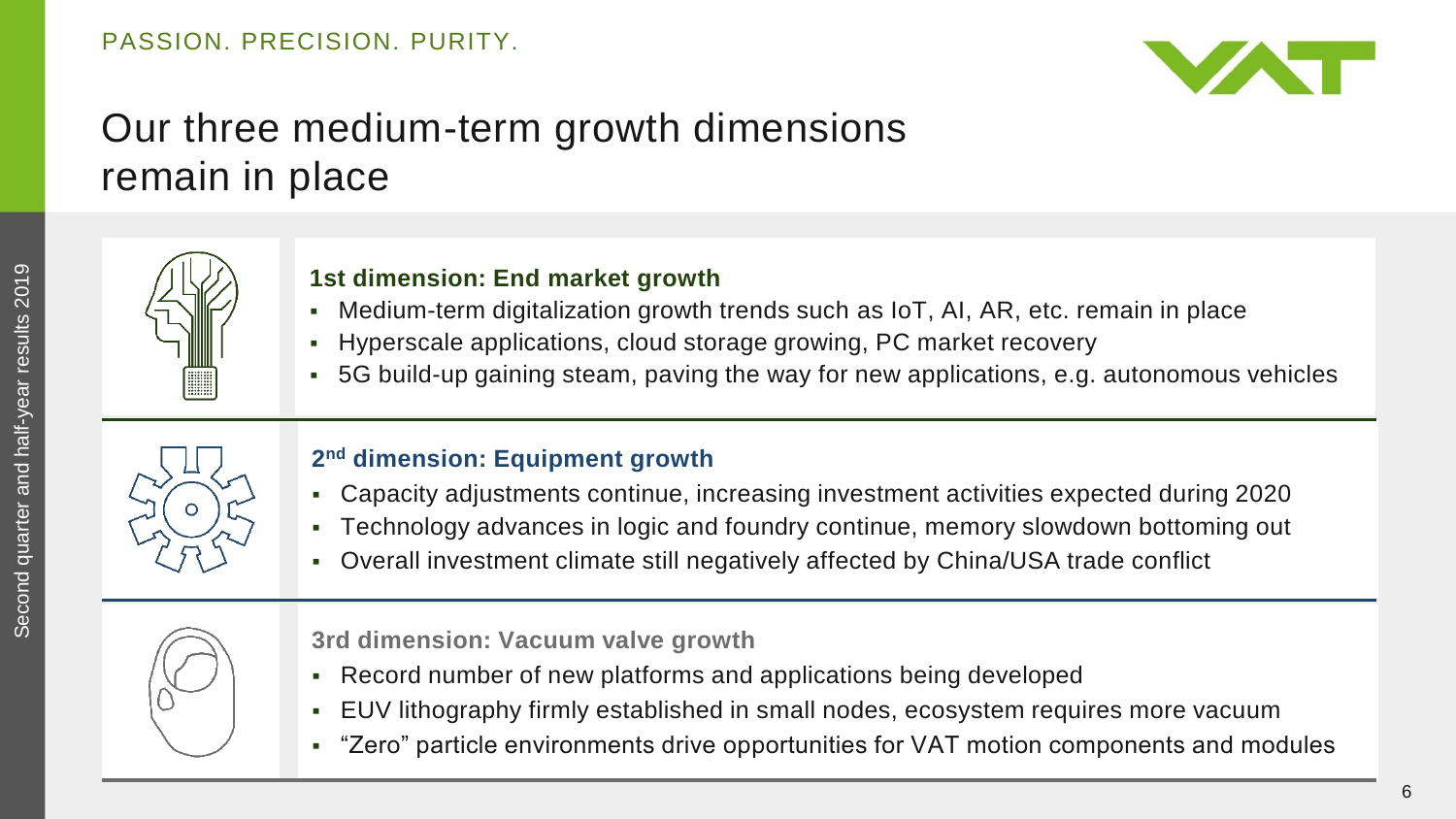

# No 1 market position further strengthened – specification wins remain on high level



Source: VLSI Research July 2019, based on 1Q19 actual plus 2Q19 estimated <sup>1</sup>All Industries includes semi & related, General Vacuum.

<sup>2</sup> Semi & related includes Semiconductors, Displays, Solar, LED Lighting, Hard Disk Drive.

<sup>3</sup> Semi includes Semiconductors, LED and HDD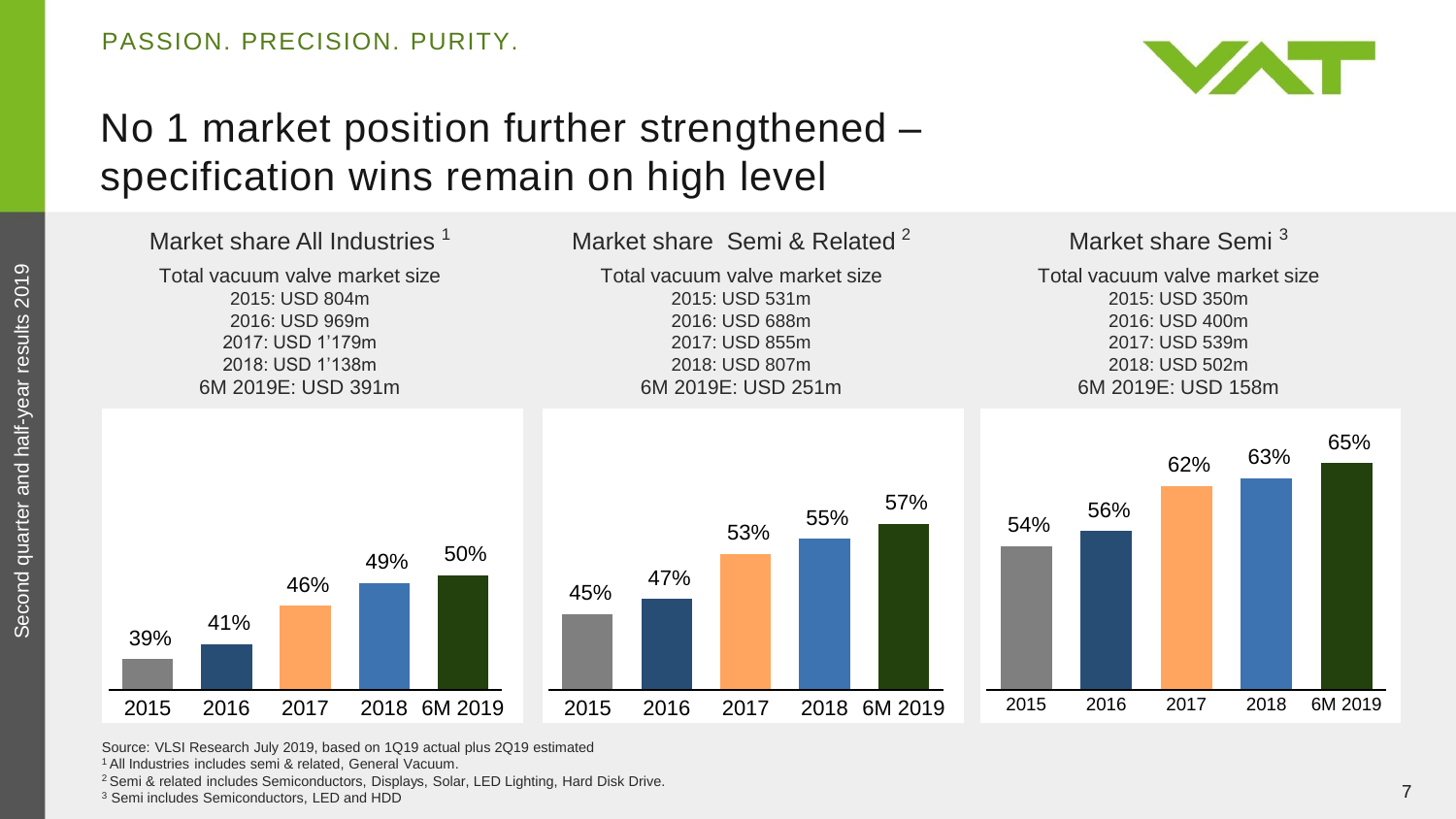# Agenda



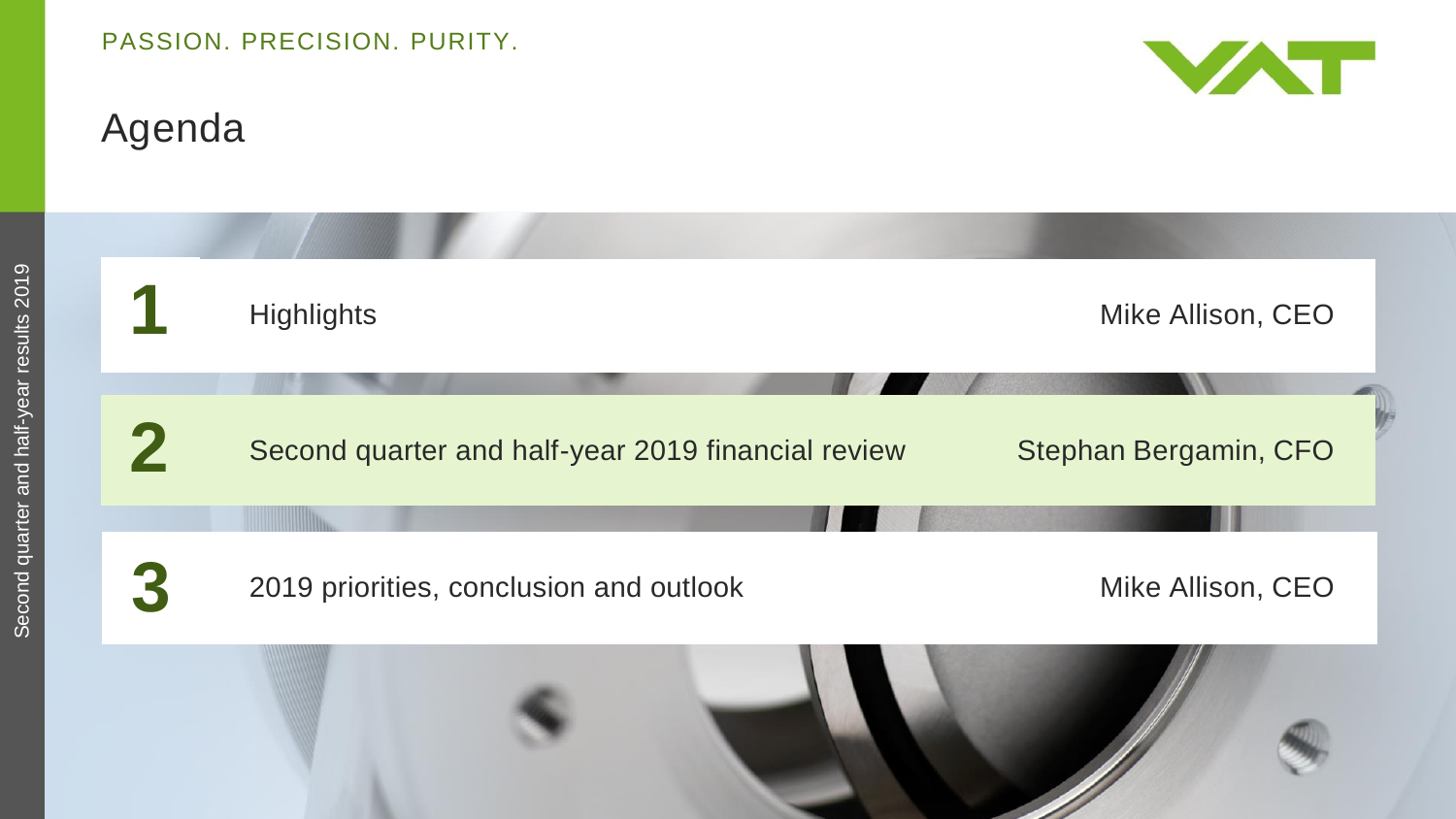

## 6M 2019 – Group key figures

| Third party net sales<br>CHF 263 m<br>$-32%$ | <b>EBITDA</b><br><b>CHF 66 m</b><br>$-46%$                                         | <b>EBITDA</b> margin<br>25.1% (-5.5pp)<br><b>EBIT margin 16.3%</b><br>$(-10.9pp)$ |
|----------------------------------------------|------------------------------------------------------------------------------------|-----------------------------------------------------------------------------------|
| Free cash flow<br><b>CHF 45 m</b><br>$-4\%$  | Free cash flow margin<br>17% (+5pp)<br>Free cash flow<br>conversion<br>69% (+30pp) | Net debt/EBITDA<br>1.5x                                                           |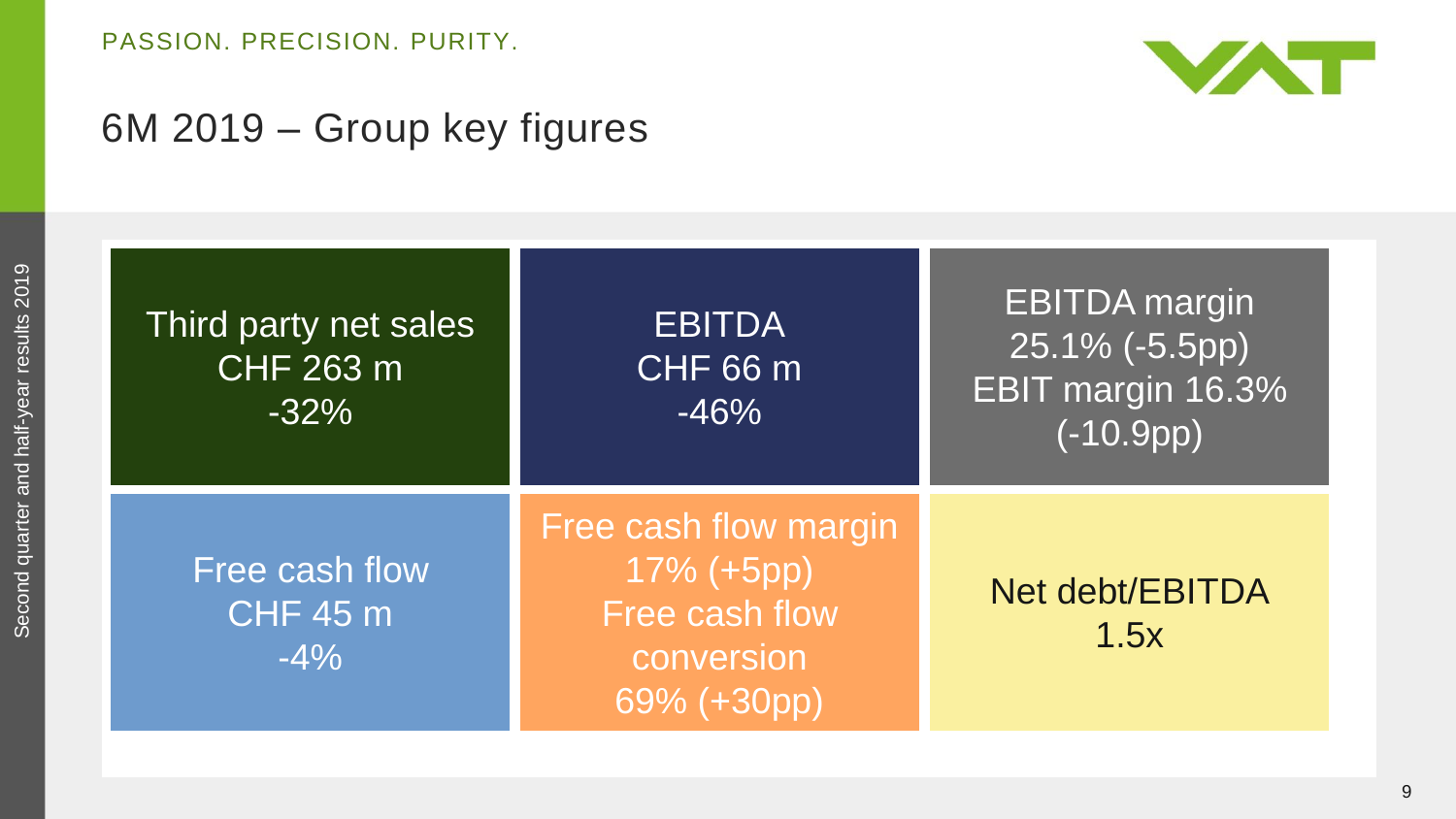

# 6M 19 order decline reflects moderation after record levels in 2018, sequential development indicates bottoming out of down cycle

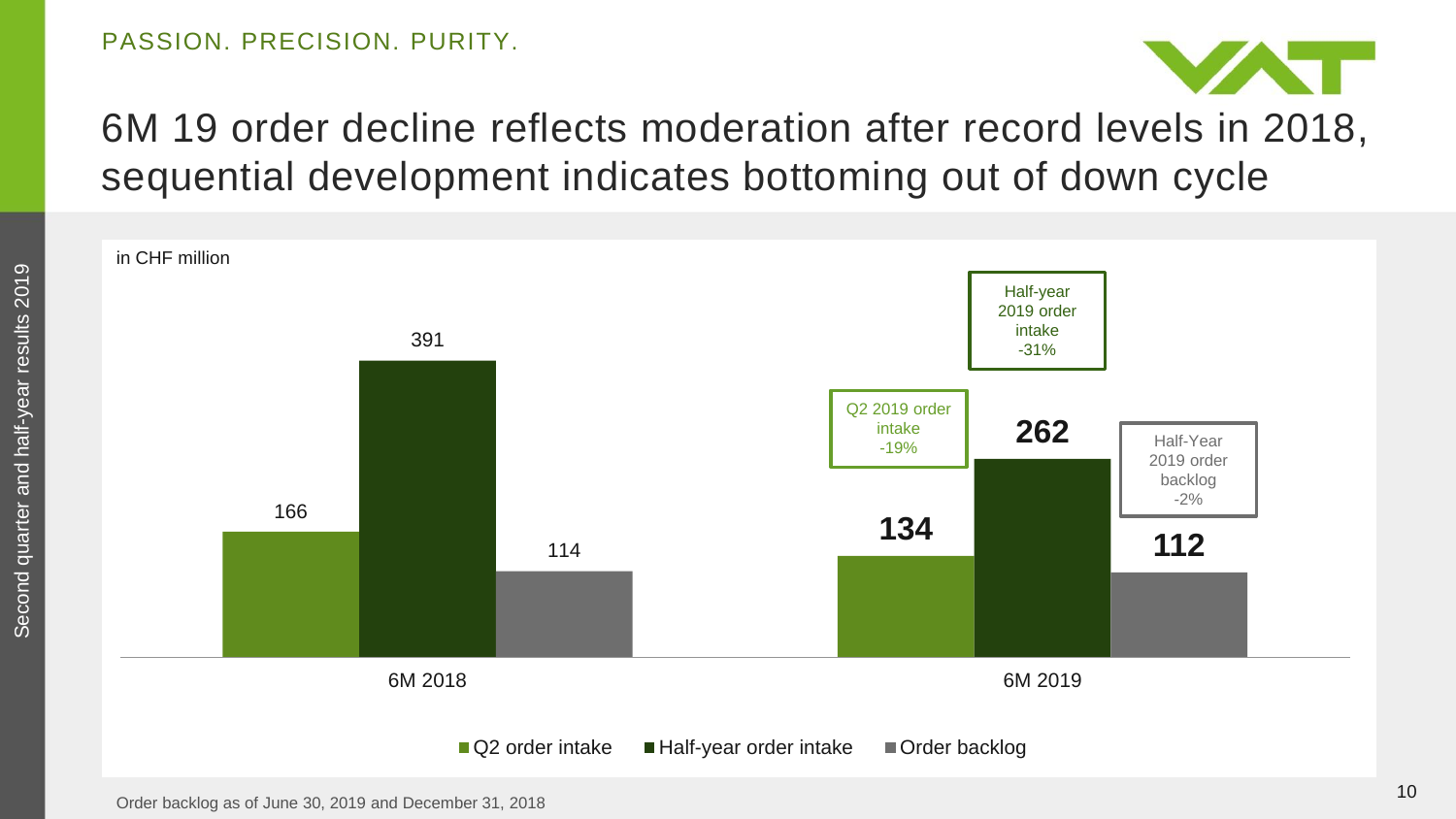

## Volume reductions largest contributor to negative sales bridge



- Volume declines in Semi and Display more than offset advances in Global Service and General Vacuum
- **-** Healthy pricing environment despite lower volumes, FX only with minor impact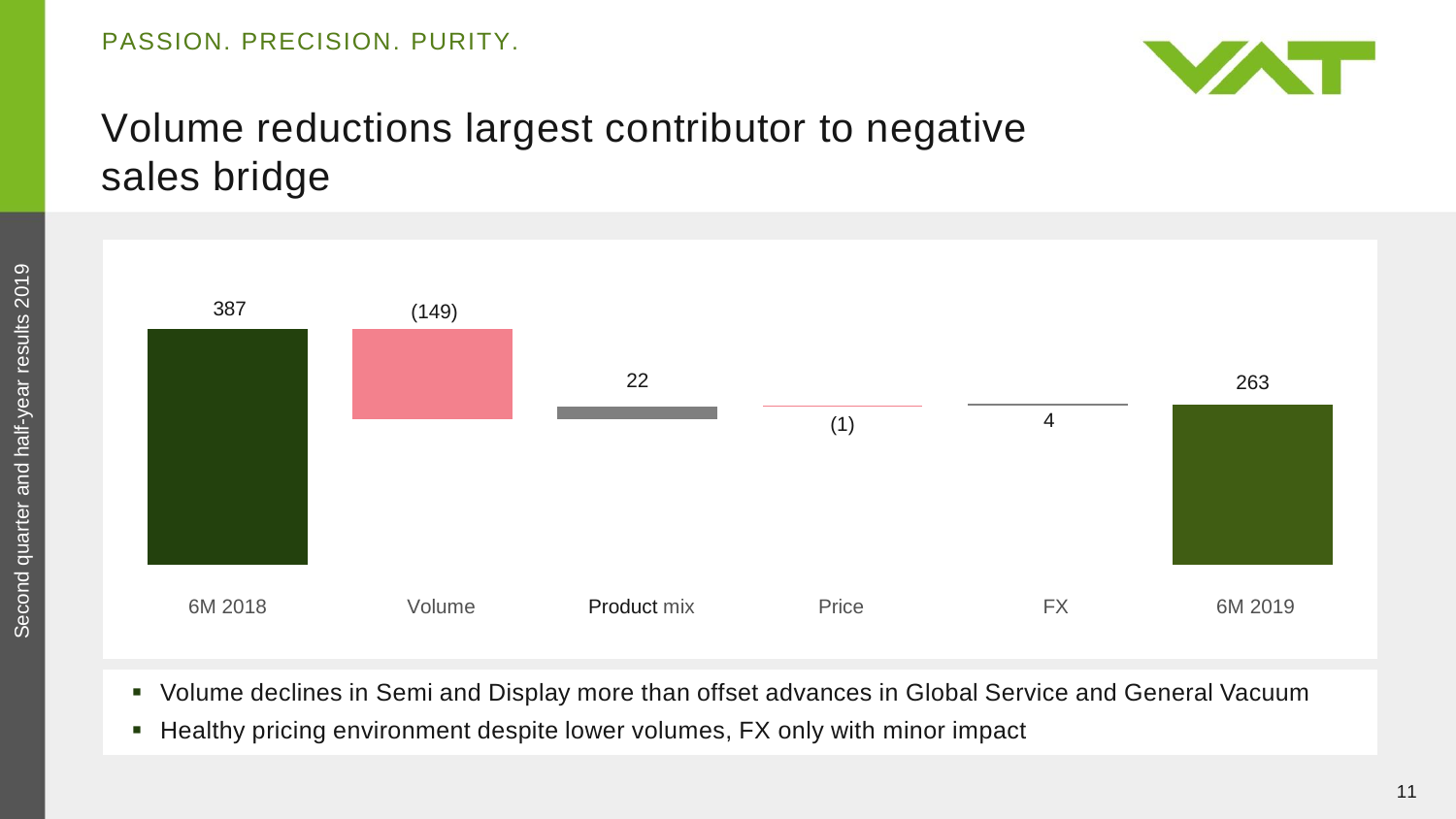

# EBITDA margin above previous trough; demonstrates VAT's flexible operating structure and strong cost management



- Lower topline results reflected in EBITDA and EBITDA margin
- EBITDA margin well above previous trough levels, result of VAT's flexible operating structure and strong cost management
- Net negative impact of 1.3 percentage points on EBITDA from FX headwind and IFRS 16 adoption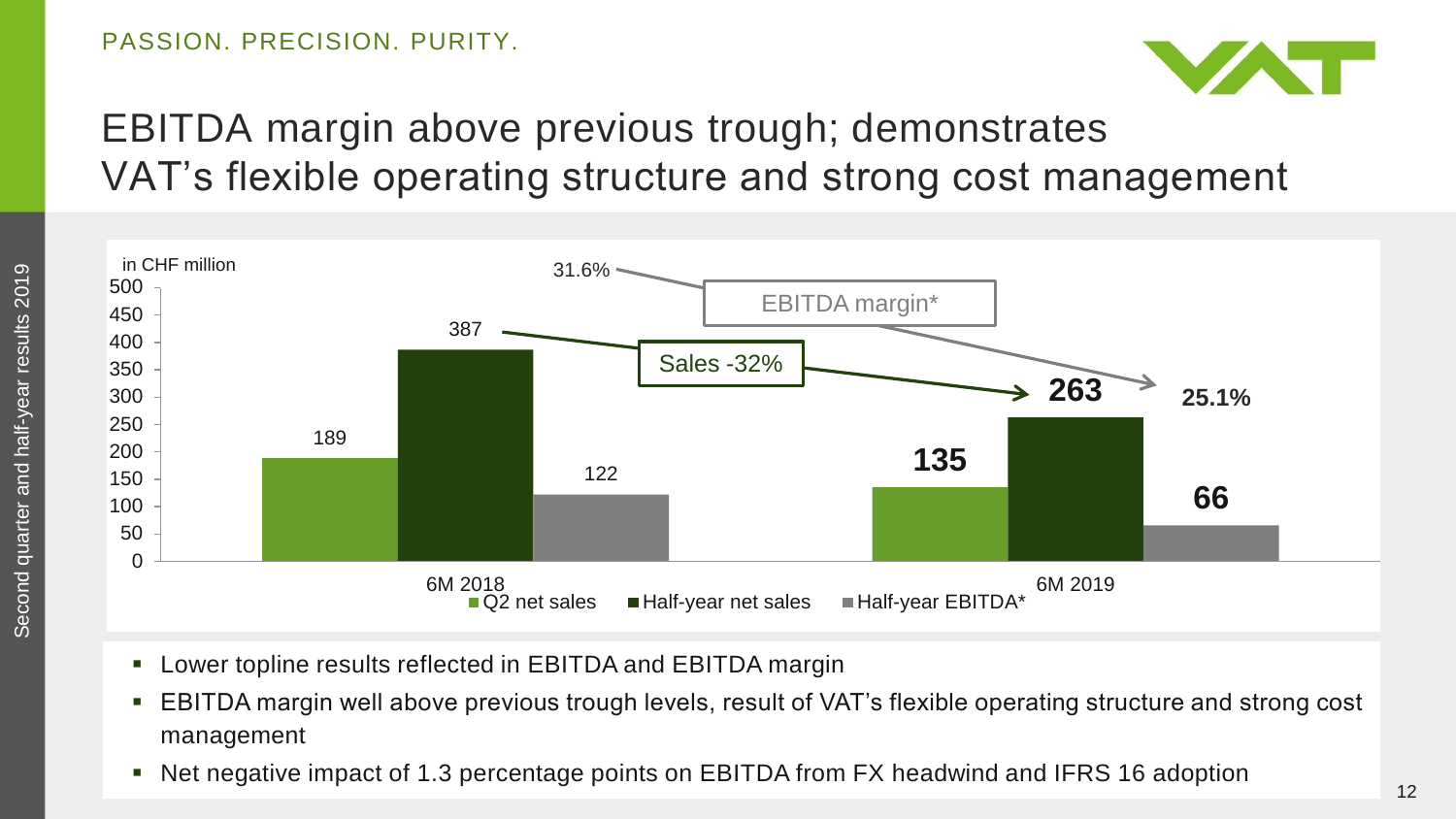

### Sequential positive order and sales development; stable book-to-bill



- Continuous sequential decline in order intake and sales since record Q1 2018 stopped
- Book-to-bill ratio recovered to around 1x sales, supported by gains in Service and General Vacuum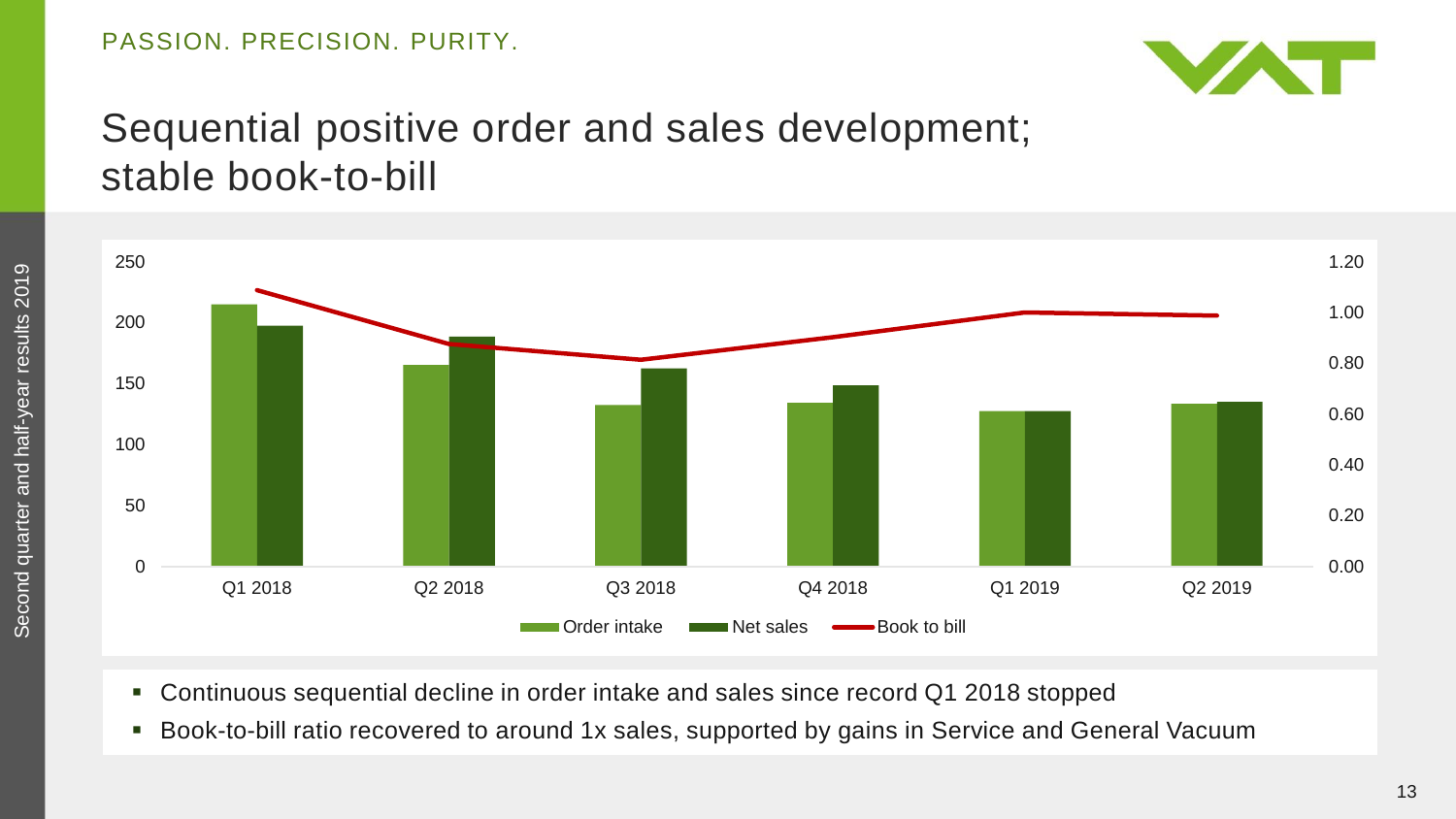

### Half-year 2019 net sales CHF 263 million

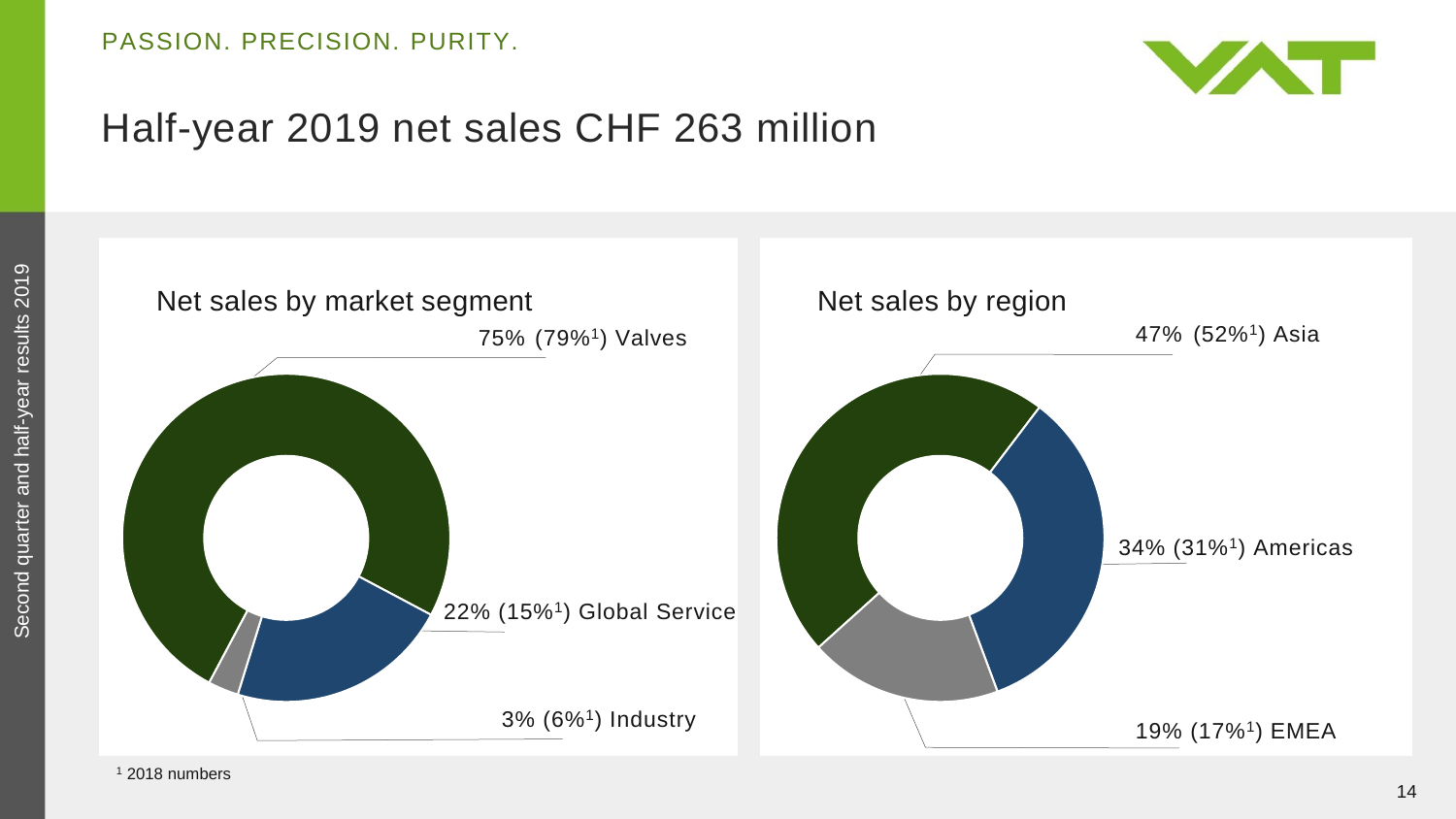

### Valves: 75% of net sales

| in CHF million       | Q2 2019 | Q2 2018 | Change   |
|----------------------|---------|---------|----------|
| Order intake         | 101.2   | 136.2   | $-25.7%$ |
| <b>Net Sales</b>     | 101.4   | 159.5   | $-36.4%$ |
| in CHF million       | 6M 2019 | 6M 2018 | Change   |
| Order intake         | 199.3   | 311.4   | $-36.0%$ |
| Net sales            | 197.7   | 323.3   | $-38.8%$ |
| Segment EBITDA       | 56.5    | 118.9   | $-52.5%$ |
| <b>EBITDA</b> margin | 25.4%   | 34.5%   |          |



#### **Semiconductors & Modules**

- Reductions in investment expected to have reached the bottom in H1 2019
- VAT increased engineering capacity to better serve customer needs

#### **Display & Solar**

- Chinese display investments compensate partially soft demand from South Korea, solar driven by China
- **Major market players continue R&D in new** applications (foldable phones, premium OLED TVs)
- **-** Down-cycle seems to be bottoming out, 6M book-tobill at 1.2 times

#### **General Vacuum**

**First order received for a vacuum furnace** application for battery drying in China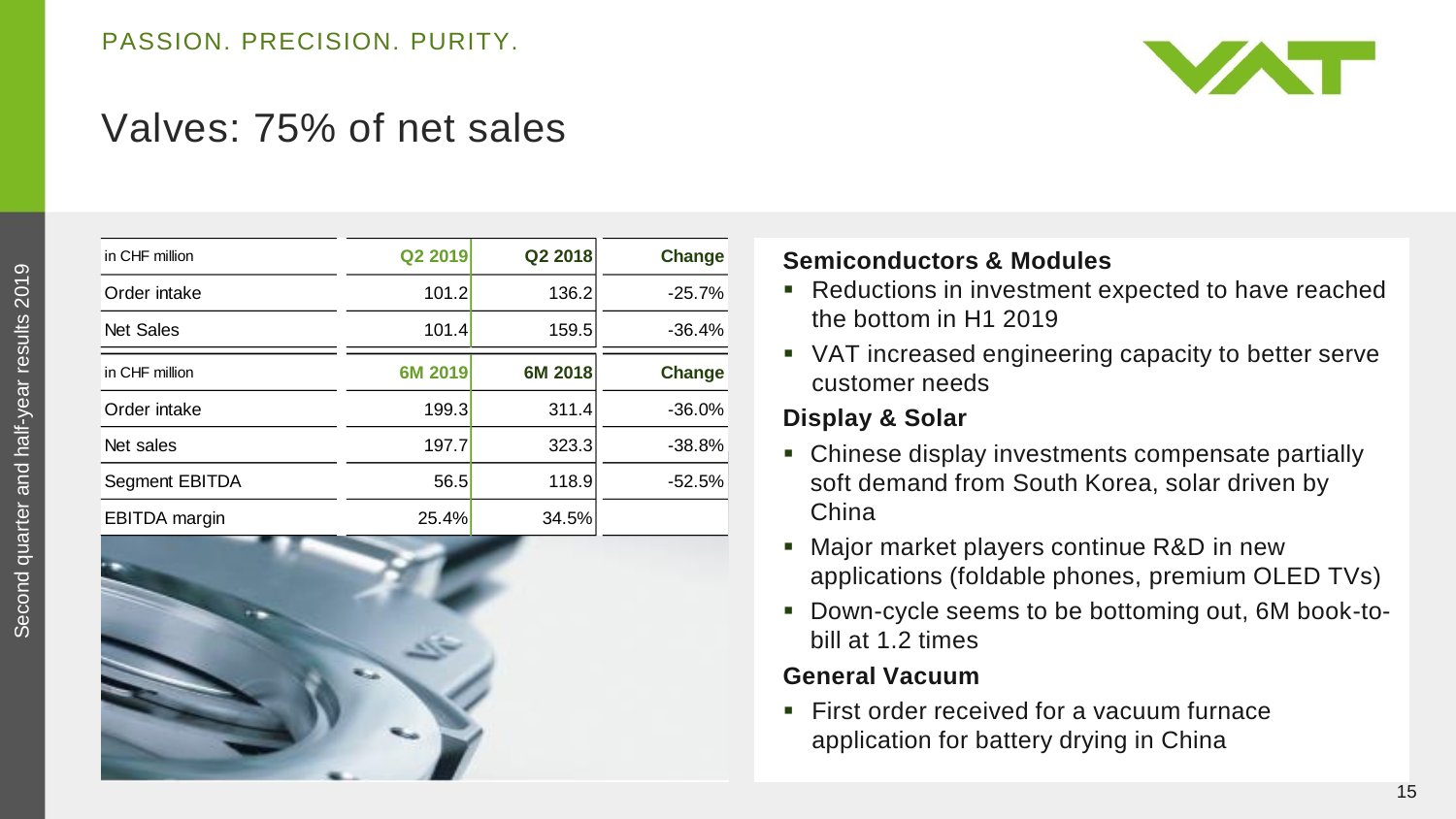

### Global Service: 22% of net sales

| in CHF million       | Q2 2019 | Q2 2018 | Change | Portfolio expansion yields first results                                                                      |
|----------------------|---------|---------|--------|---------------------------------------------------------------------------------------------------------------|
| Order intake         | 28.0    | 25.8    | 8.5%   | • Sales growth driven by repair services and s                                                                |
| Net Sales            | 29.5    | 24.0    | 22.9%  | parts                                                                                                         |
| in CHF million       | 6M 2019 | 6M 2018 | Change | • Expansion and upgrade of retrofit portfolio al                                                              |
| Order intake         | 55.1    | 53.6    | 2.8%   | customers to improve performance of existin                                                                   |
| Net sales            | 56.4    | 50.7    | 11.2%  | Development of new products for the subfab<br>$\mathcal{L}_{\mathcal{A}}$                                     |
| Segment EBITDA       | 25.0    | 24.3    | 2.9%   | to broaden the portfolio of products for this co                                                              |
| <b>EBITDA</b> margin | 44.2%   | 47.8%   |        | portion of the business                                                                                       |
|                      |         |         |        | • Designed to provide safer and cleaner mana<br>of subfab systems resulting in less maintena<br>the end users |
|                      |         |         |        | Investments in dedicated service infrastructu<br>٠<br>continue in the major Asian markets and US              |



#### **Portfolio expansion yields first results**

- **Sales growth driven by repair services and spare** parts
- Expansion and upgrade of retrofit portfolio allowing customers to improve performance of existing tools
- **Development of new products for the subfab market** to broaden the portfolio of products for this critical portion of the business
- Designed to provide safer and cleaner management of subfab systems resulting in less maintenance for the end users
- Investments in dedicated service infrastructure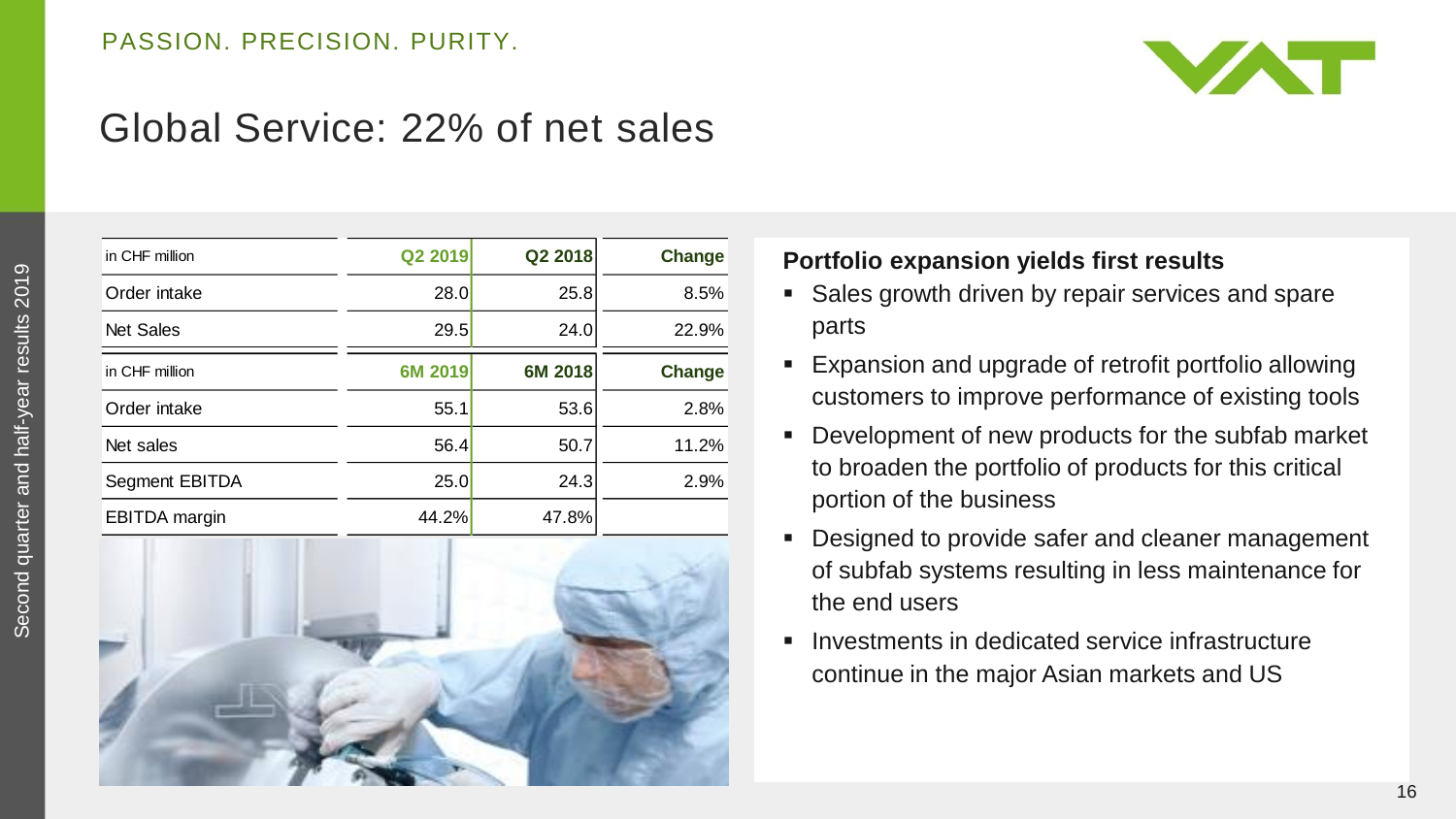

### Industry: 3% of net sales

| in CHF million                                 | Q2 2019 | Q2 2018 | Change   |
|------------------------------------------------|---------|---------|----------|
| Order intake                                   | 4.5     | 3.6     | 25.0%    |
| <b>Net Sales</b>                               | 4.4     | 5.3     | $-17.0%$ |
| in CHF million                                 | 6M 2019 | 6M 2018 | Change   |
| Order intake                                   | 7.2     | 16.0    | $-55.0%$ |
| Net sales                                      | 8.9     | 12.6    | $-29.4%$ |
| Segment EBITDA                                 | 1.2     | 2.7     | -55.6%   |
| <b>EBITDA</b> margin<br><b>College College</b> | 9.1%    | 15.1%   |          |



#### **Business model adjustments continue**

- New scope of Industry segment since January 1, 2019
- **Bellows business moved to Valves segment**
- **Damper for high-efficiency automotive fuel injection** systems are by far the largest part of the segment
- **Weak performance mainly due to the temporary** reduction in demand for these dampers, reflecting the introduction of new emission regulations in several markets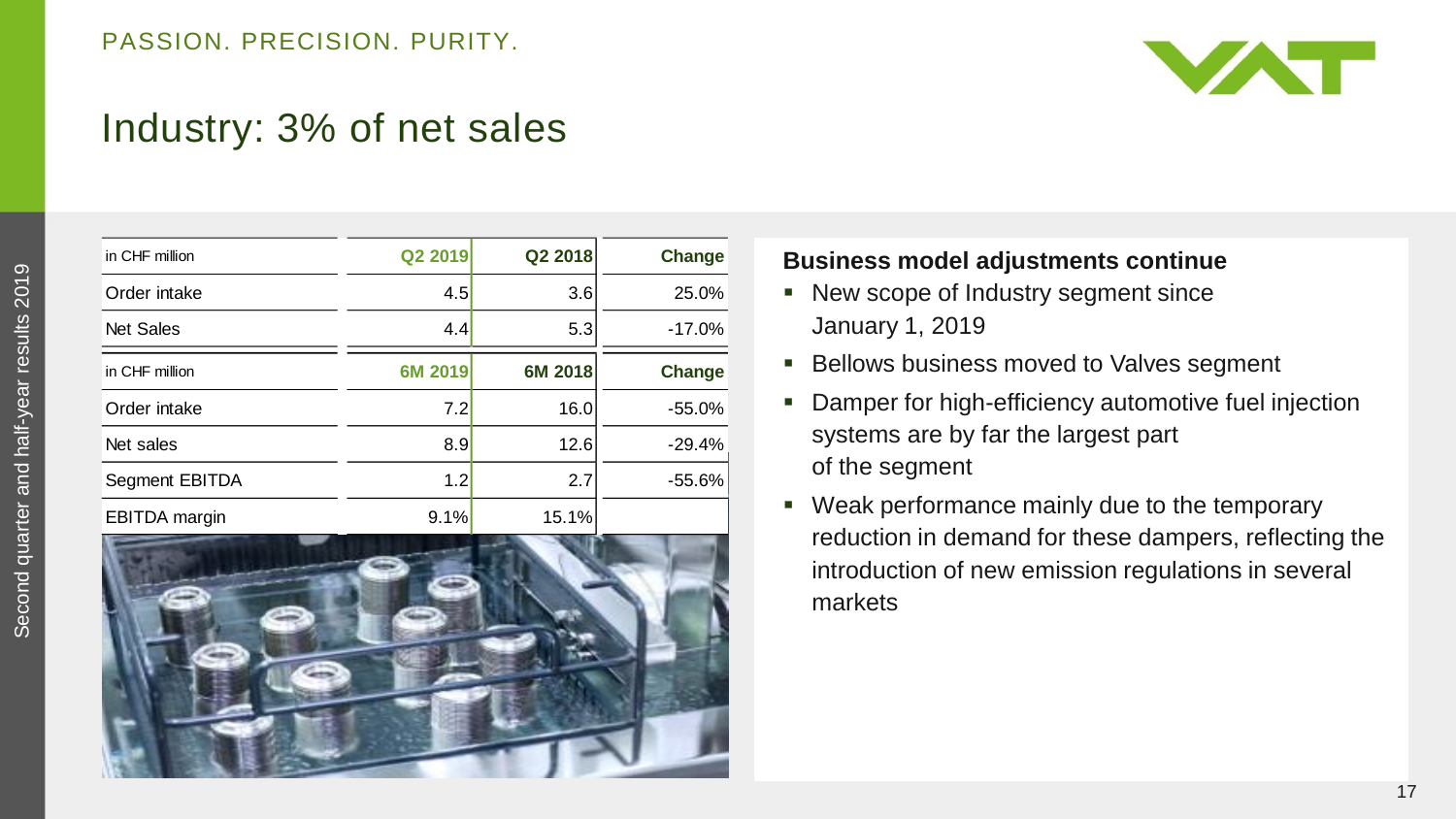

# Lower operational results, higher depreciation and timing of tax recognition feed through bottom line

| in CHF million            | 6M 2019  | 6M 2018  | <b>Change</b> |
|---------------------------|----------|----------|---------------|
| <b>EBIT</b>               | 43.0     | 105.0    | $-59.1%$      |
| Finance net               | $-4.6$   | $-5.2$   | $-11.6%$      |
| <b>EBT</b>                | 38.4     | 99.8     | $-61.6%$      |
| Income tax expenses       | $-13.5$  | $-16.3$  |               |
| <b>Effective Tax Rate</b> | $-35.2%$ | $-16.3%$ |               |
| Net income                | 24.9     | 83.6     | $-70.2%$      |

- Lower operational result and higher depreciation levels (+35%) negatively affect EBIT
- New Swiss tax regulation led to timing difference between tax recognition and tax credits, expected to normalize during second half of 2019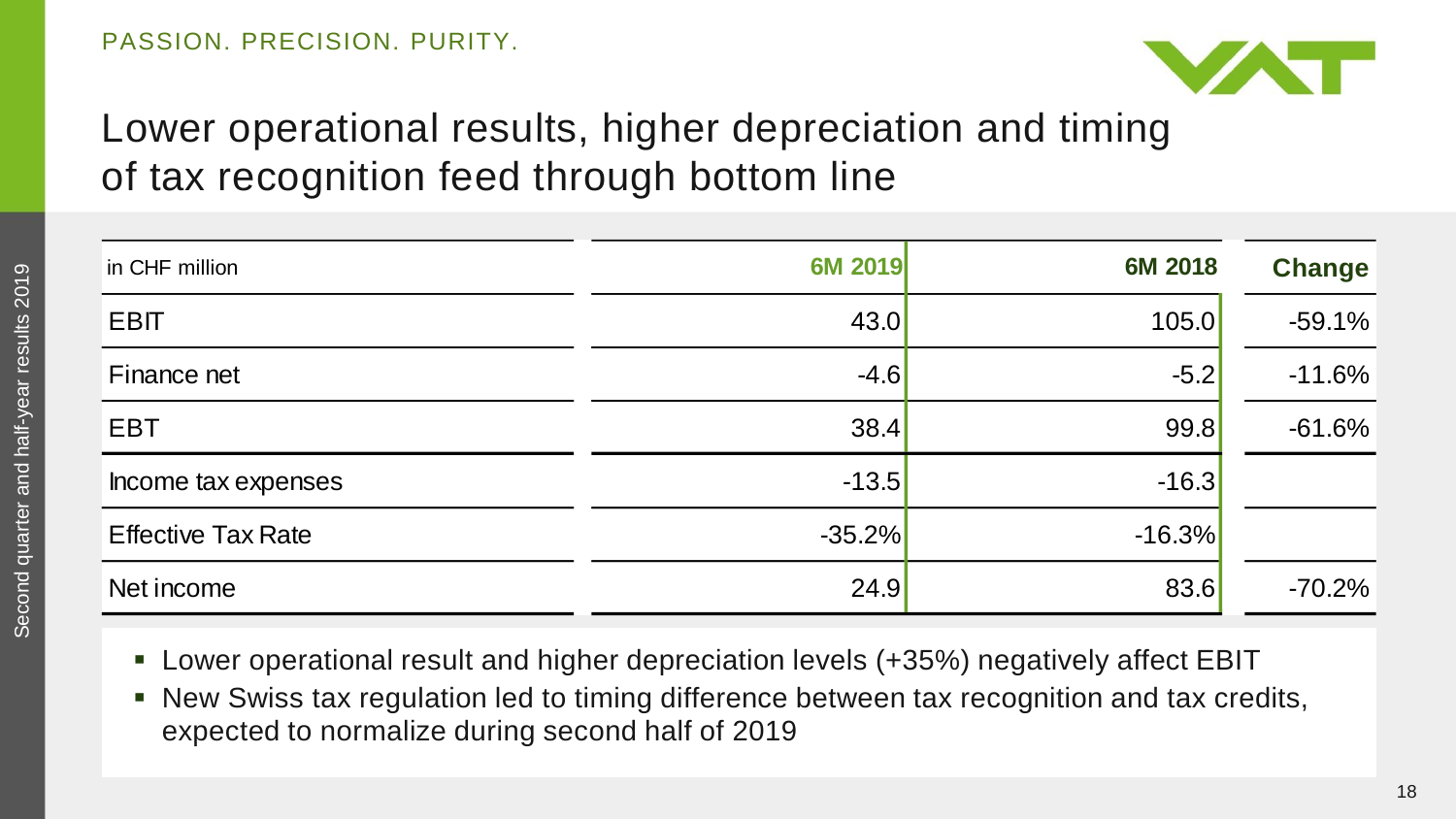

# Healthy free cash flow generation despite lower operational results; cash flow conversion recovers



- Lower operational results yield weaker cash flow from operations; net trade working capital down CHF 8 million, but at 26% of net sales (medium-term target of 20%)
- Finalization of factory expansion in Malaysia in 2018 allows for substantial Capex savings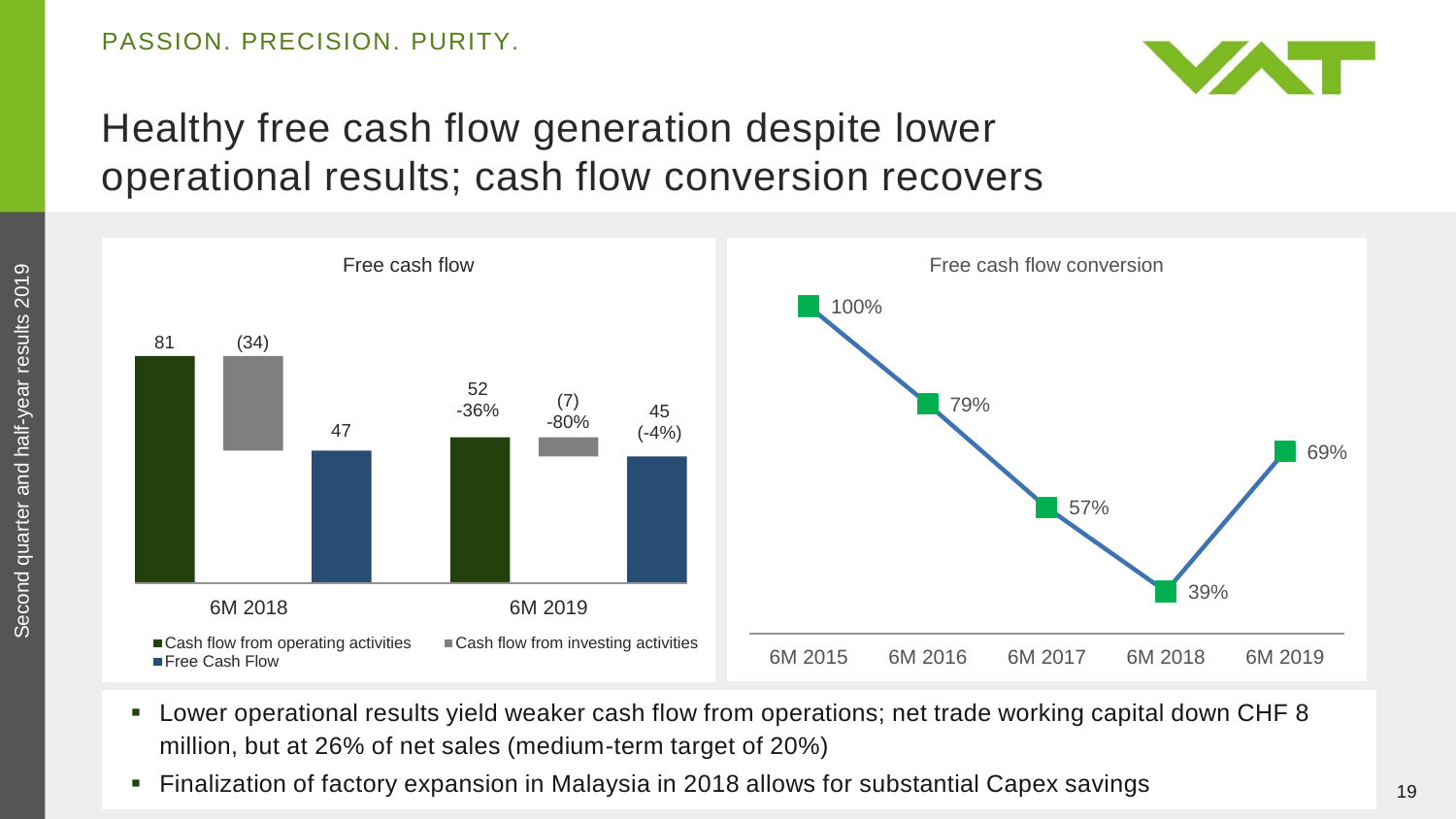

## Seasonally higher leverage ratio, year-end net debt expected to fall below 1x EBITDA



- Slightly higher net debt the result of small reduction in cash balance
- Gross debt 2018 comprises CHF 200 million bond issued in May 2018 and revolving credit facility



- Seasonally higher leverage level after payment of CHF 120 million dividend in May 2019 coupled with lower EBITDA
- Year-end leverage expected to fall below 1x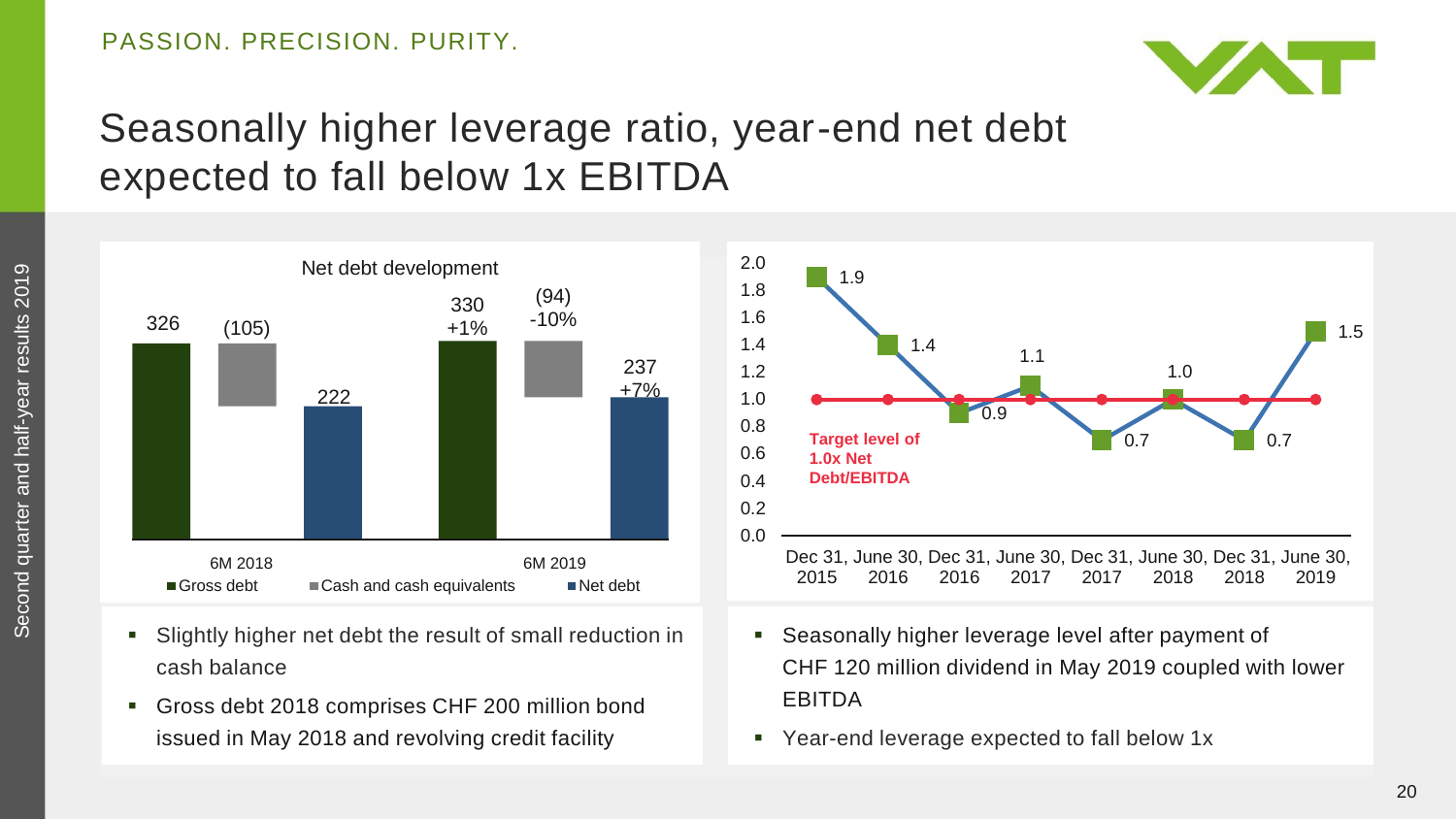

# Summary of 6M 2019 financial results

### **Achievements 6M 2019**

- Expected reduction in operating results compared to record first half in 2018
- EBITDA margin as expected about 200bps above previous trough levels on a combination of lower turnover, investments in operational improvements and FX headwind
- Sound free cash flow generation due to lower Capex and trade working capital reduction in absolute terms
- Net income and EPS additionally affected by timing differences under new Swiss tax regulations

### **Finance priorities second half of 2019**

- Continue cost improvement programs with aim to increase EBITDA margin in H2 2019
- Manage further reduction of trade working capital in absolute terms and as a percentage of net sales (medium-term target of 20% remains in place)
- Disciplined approach to Capex, contain it between CHF 28 32 million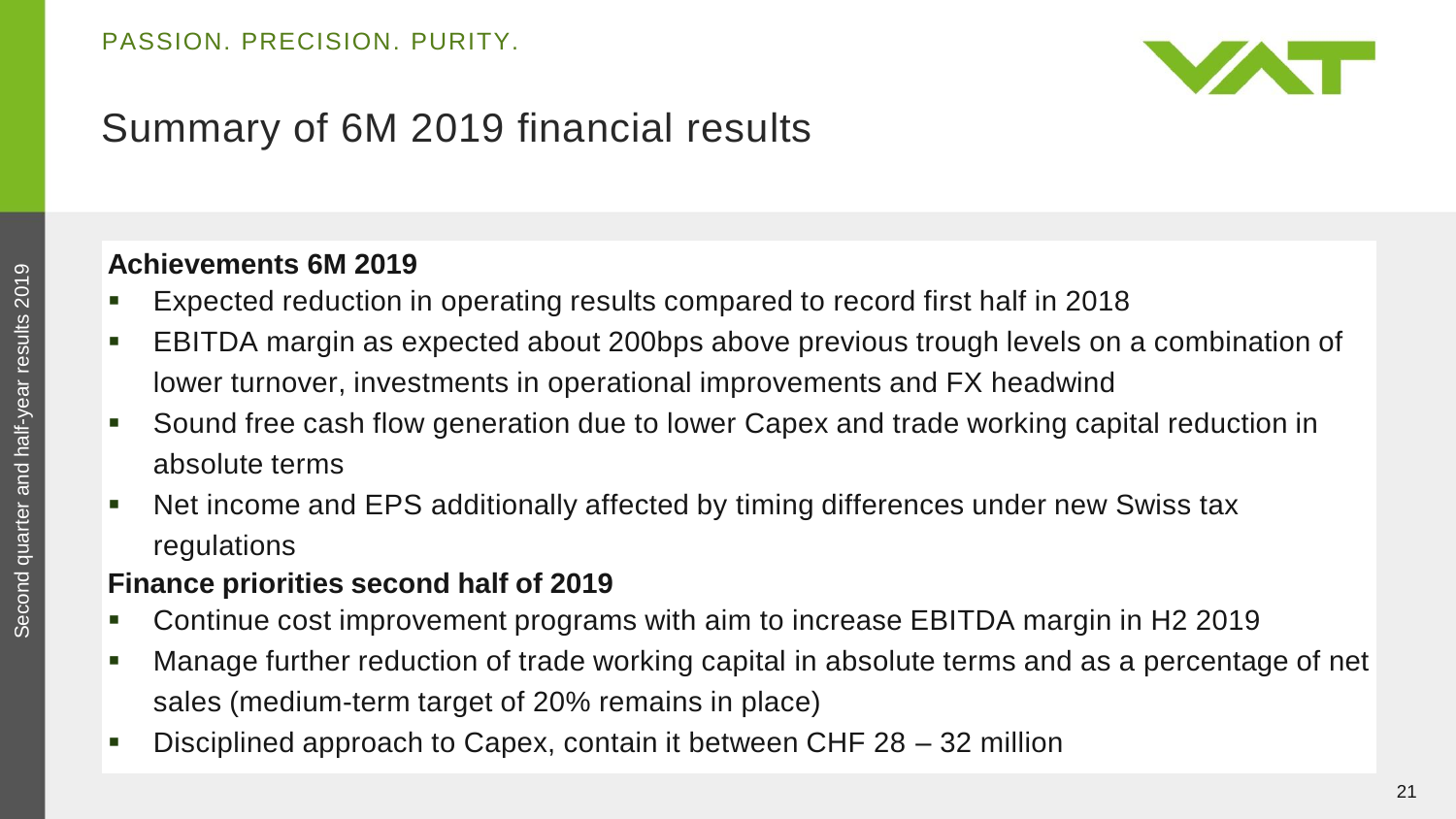# Agenda



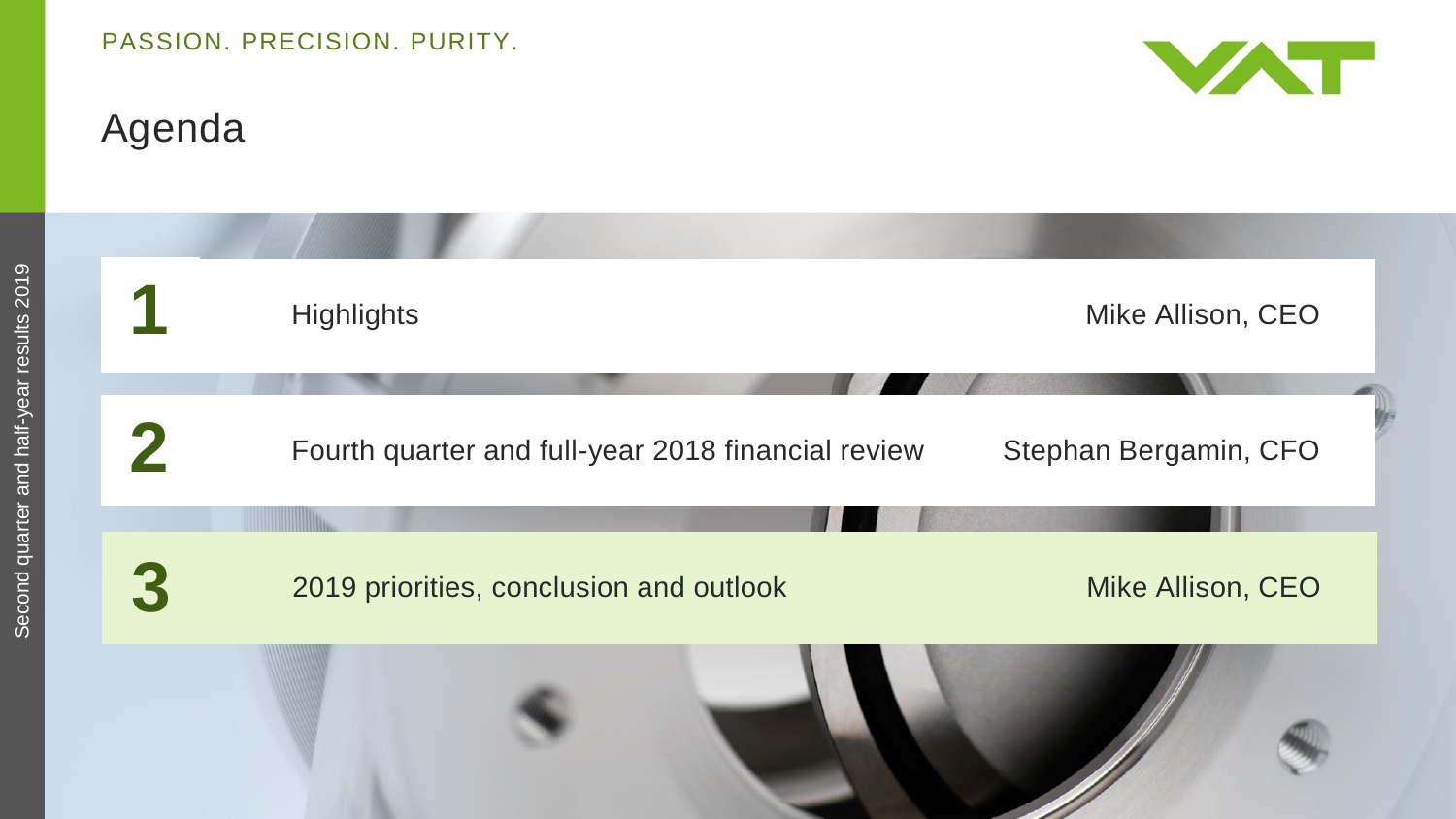

# External market factors remain volatile but bottom of down-cycle seems reached

### **Semiconductor**

- Order activity continues to be substantially below the record levels of 2017/2018
- General caution dominates at all levels, investment decisions still pushed out
- Memory inventories to gradually decline; ASP erosion seems to be bottoming out
- Ramp activities for 7nm and 5nm logic chips (IDMs and foundry) are slowly gaining momentum
- **EXEC** Latest market forecasts<sup>1</sup> for 2019 indicate:
	- Semiconductor IC market likely to decline -12% (-5% in February forecasts)
	- Semiconductor Capex projected to decline -16% (-12%) with memory Capex -31% (-26%)
	- Wafer Fab Equipment market expected to decline between -19% and -22% (-15% to -20%)
	- Vacuum Processing Equipment market expected to decline about -24% (-20%)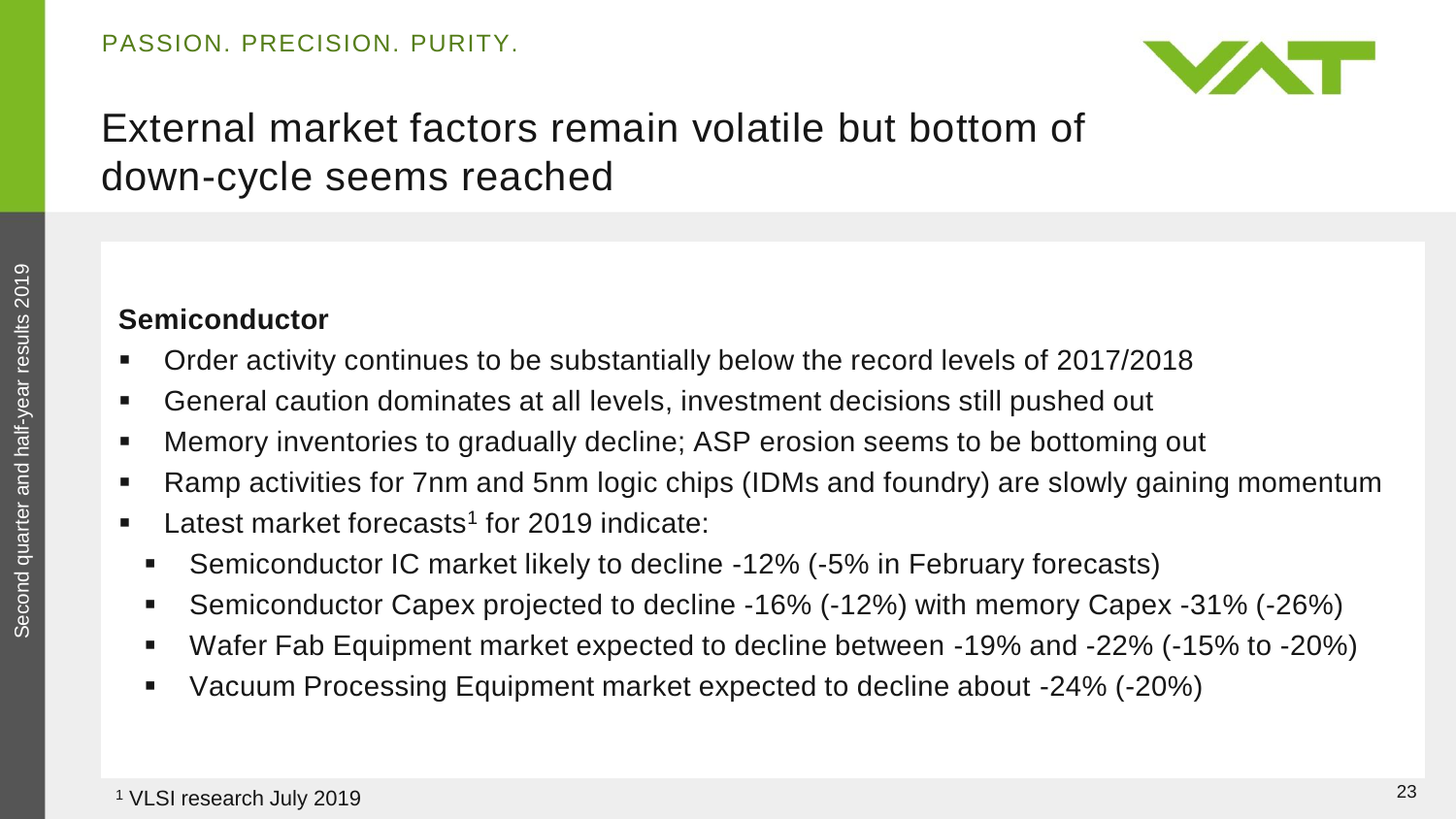

# New applications in OLED may offset decline in LCD activity

### **Display**

- Smartphone sales still moderating; introduction of new technologies (foldable smartphones) starting; OLED displays more widely introduced; 5G installations ongoing, demand driver for 2020/21 smartphone sales
- **EXECUTE:** Large TV LCD displays continue to fuel investments in G10.5 Fabs
- Overcapacity situation triggered by excess display Capex in 2017 and 2018 gradually normalizing but at slow pace
- Display equipment market expected to decline about -23% (-38% in March) **Solar**
- Crystalline silicon remains largest market accounting for more than 75% of total solar revenues, thin film expected to grow steadily in the near-term
- Investments by Chinese panel manufacturers increase demand for vacuum equipment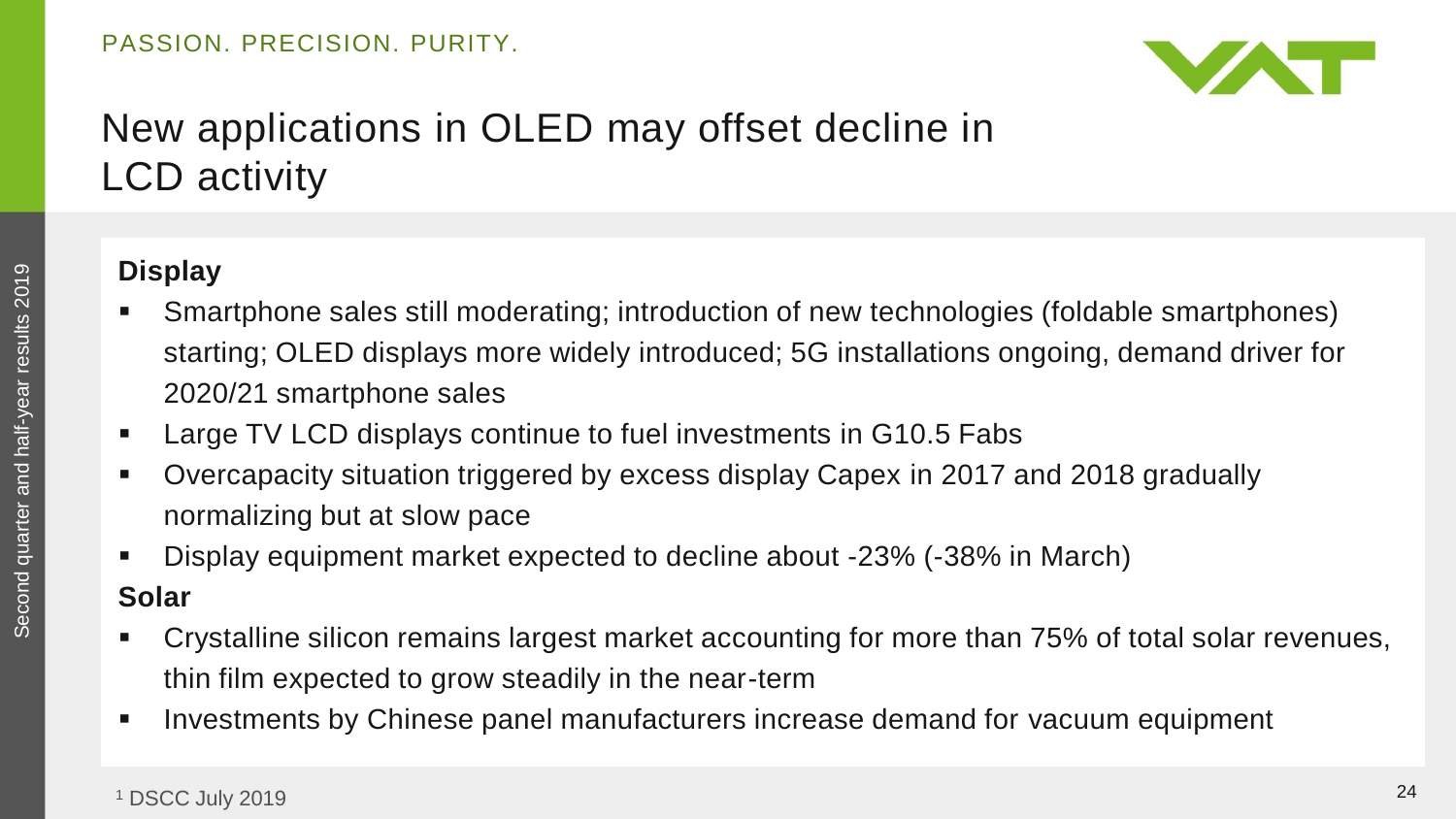

## VAT's focus remains on its three key levers to strengthen competitive position

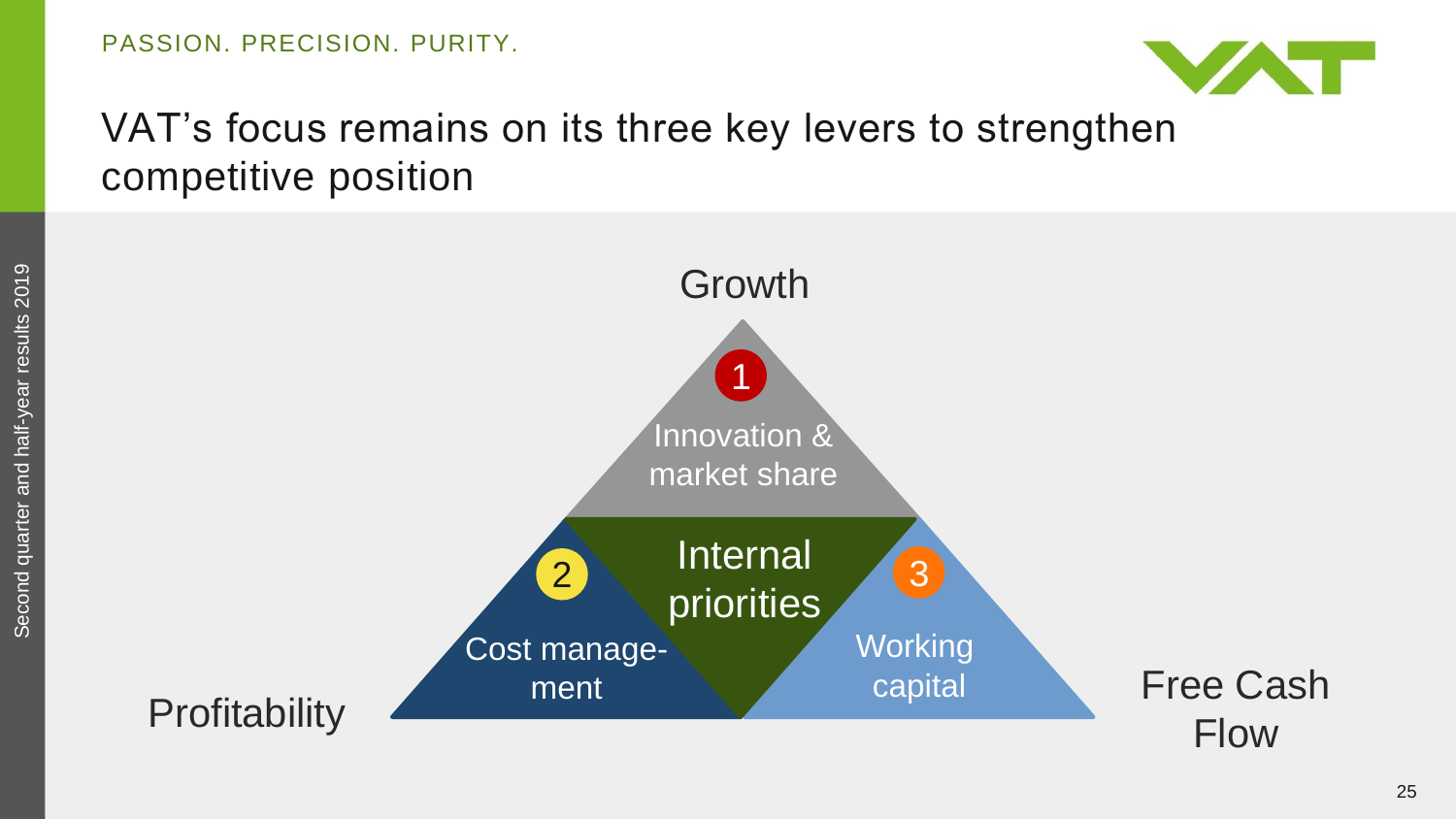#### PASSION. PRECISION. PURITY.



## **Conclusion**

Second quarter and half-year results 2019 Second quarter and half-year results 2019

**Market** trends and VAT focus

- VAT's medium-term growth drivers such as the Internet of Things, cloud computing and storage, artificial intelligence and many other global digitalization trends are expected to fuel further demand for semiconductors and advanced displays and remain firmly in place
- While VAT's second-quarter 2019 orders and sales indicate an end to the cyclical market downturn, visibility for the rest of 2019 remains limited
- **Independent market researchers and VAT customers now expect** investments to slowly recover during 2020 with first signs still possible toward year-end 2019
- Trade disputes remain big uncertainty
- VAT's focus on service expected to yield strong results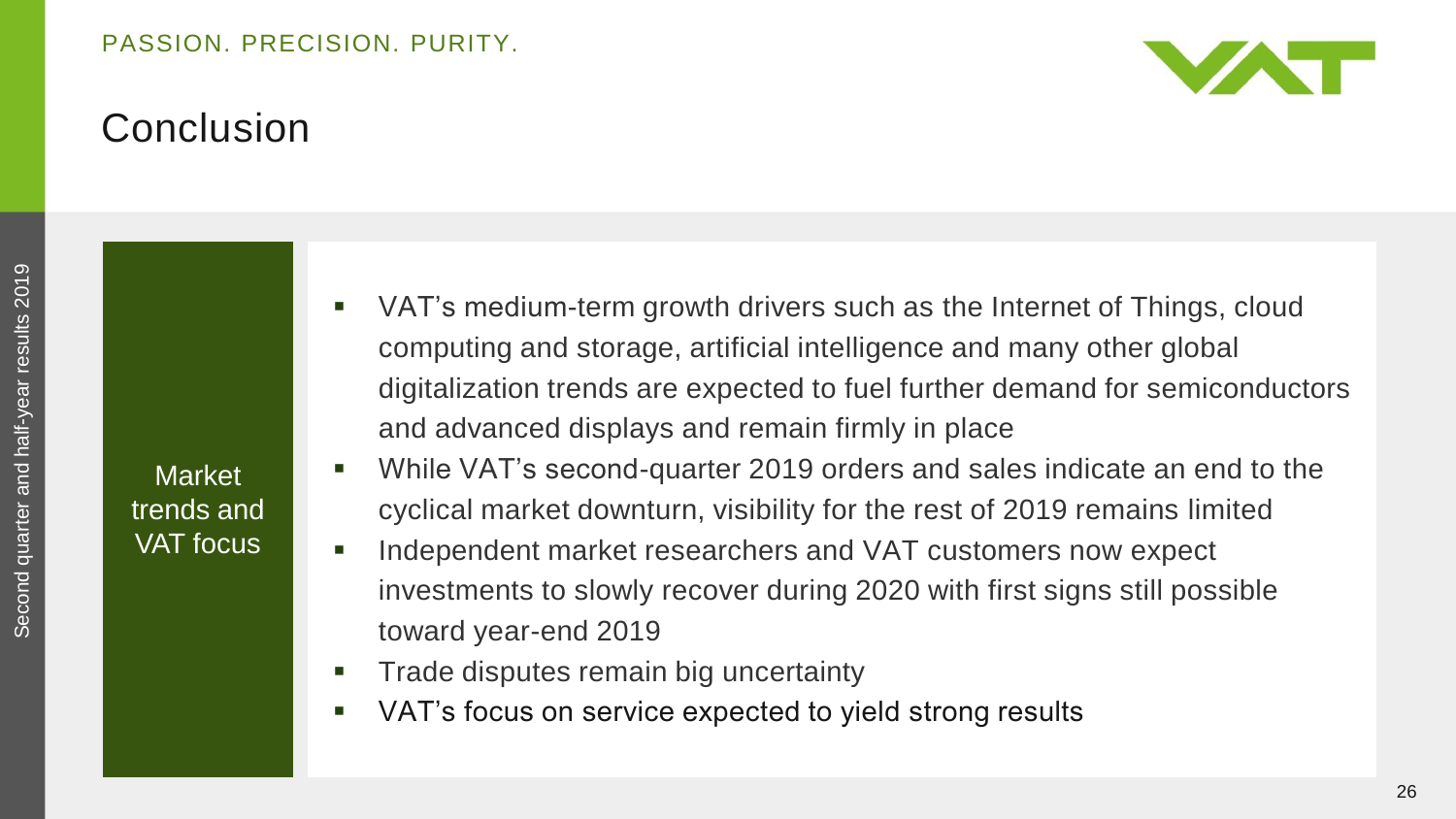

# Qualitative outlook for full-year 2019; top line guidance for Q3 2019

| For the third quarter of 2019, VAT expects net sales <sup>1</sup> to be between<br>Q3 2019<br>$\mathbb{Z}$ | Full-year<br>2019 | VAT expects 2019 net sales <sup>1</sup> to be lower compared with 2018<br>П<br>VAT also expects EBITDA and EBITDA margin to be lower than 2018<br>$\blacksquare$<br>VAT maintains its mid-term EBITDA margin target of 33% by further<br>$\mathcal{L}_{\mathcal{A}}$<br>improvements of VAT's overall cost structure<br>Net income also expected to be lower, while Capex is expected to be<br>П<br>CHF 28 - 32 million<br>Free cash flow expected to be higher on working capital reduction and lower<br>$\blacksquare$<br>Capex |
|------------------------------------------------------------------------------------------------------------|-------------------|-----------------------------------------------------------------------------------------------------------------------------------------------------------------------------------------------------------------------------------------------------------------------------------------------------------------------------------------------------------------------------------------------------------------------------------------------------------------------------------------------------------------------------------|
|                                                                                                            | guidance          | CHF 130 - 140 million                                                                                                                                                                                                                                                                                                                                                                                                                                                                                                             |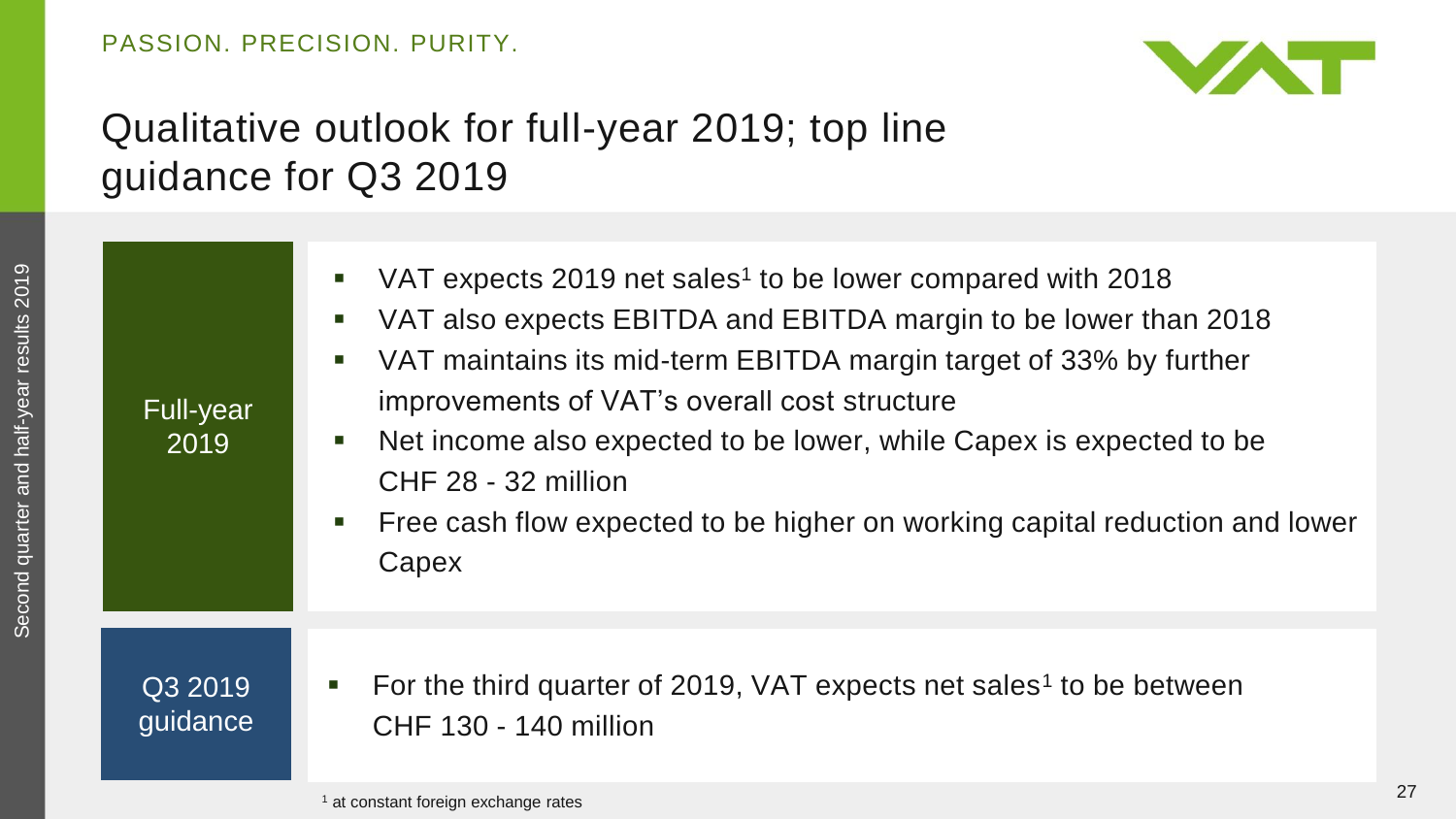

### PASSION.PRECISION.PURITY .

# Q&A Session

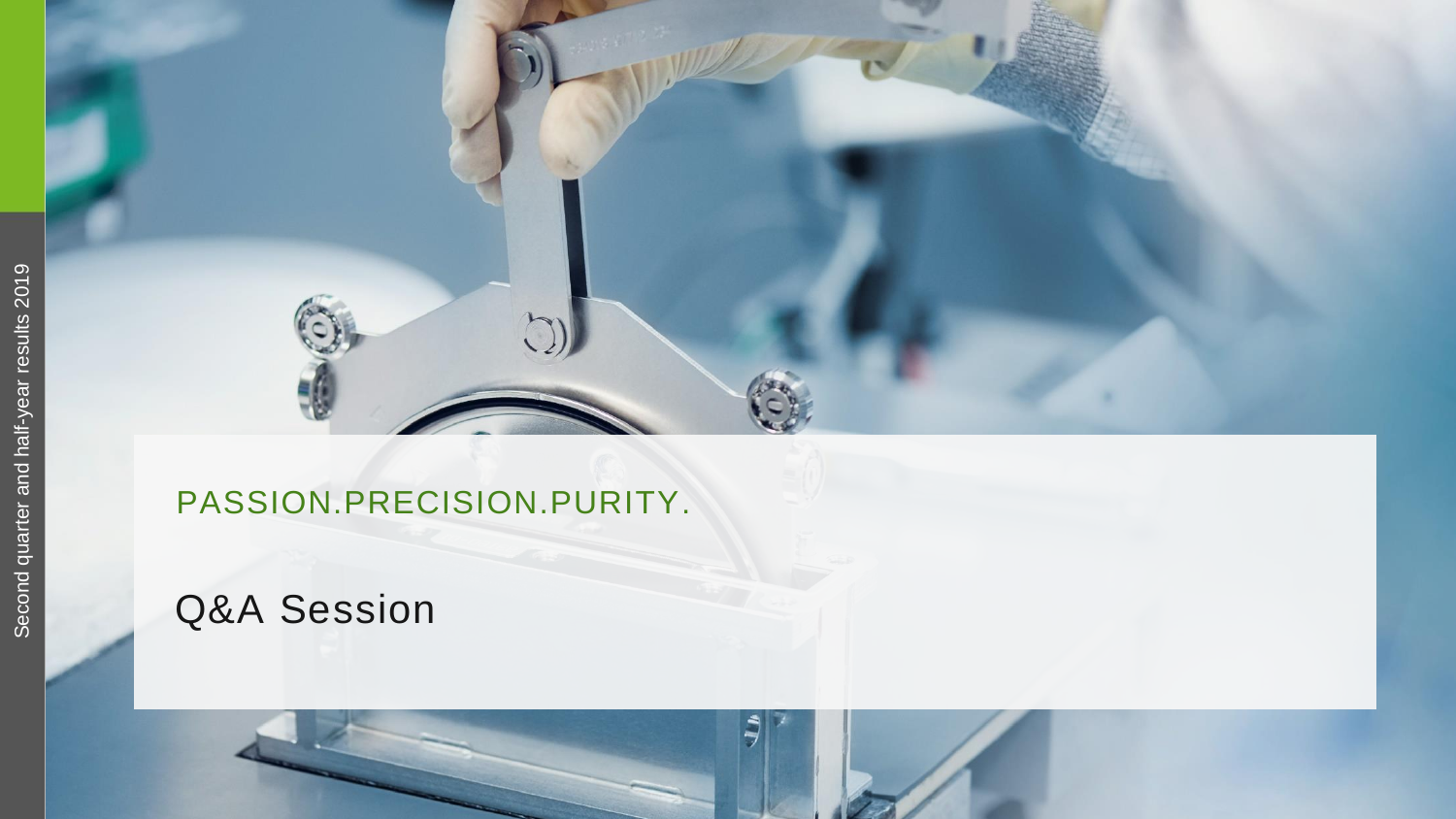

## Initiatives to mitigate foreign exchange exposure

| FX         | Status on FX exposure initiatives                                                                                                                                                      |  |  |
|------------|----------------------------------------------------------------------------------------------------------------------------------------------------------------------------------------|--|--|
| <b>USD</b> | Ongoing initiative to increase global sourcing (mainly Asia and Eastern Europe)<br>Denomination of debt in USD<br>FX hedging on up to 100% of net cash flows on 18-month rolling basis |  |  |
| <b>JPY</b> | FX hedging of up to 100% of net cash flows on 18-month rolling basis                                                                                                                   |  |  |
| <b>EUR</b> | EUR exposure increased due to sourcing and Capex in EUR                                                                                                                                |  |  |
|            | Net cash flow exposure to main currencies <sup>1</sup>                                                                                                                                 |  |  |
| 135<br>108 | 56<br>36<br>4<br>6                                                                                                                                                                     |  |  |
| <b>USD</b> | (4)<br>(34)<br>(127)<br>(129)<br><b>JPY</b><br><b>GBP</b><br><b>CHF</b><br><b>EUR</b><br>■6M 2018<br>■6M 2019                                                                          |  |  |

<sup>1</sup> Net cash flow after financing activity incl. Capex and loan interest expense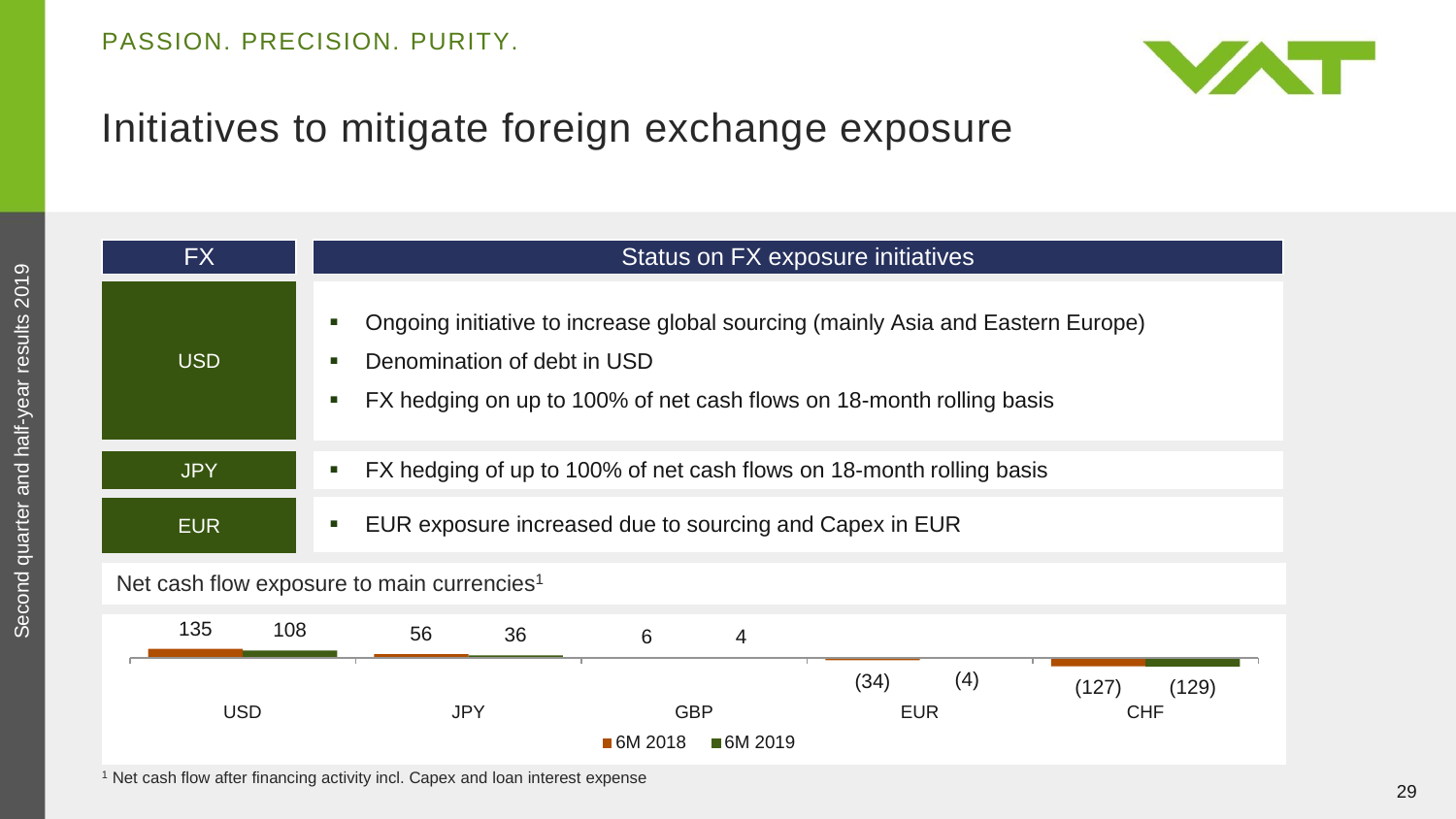# Information



#### **Investor information**

| Listing:       | <b>SIX Swiss Exchange</b> |
|----------------|---------------------------|
| Currency:      | <b>CHF</b>                |
| Ticker symbol: | VACN                      |
| ISIN:          | CH 031 186490 1           |

#### **Financial calendar**

Full-year 2019 results

#### **information Contact information**

Michel Gerber Head of Communications & Investor Relations Phone: +41 81 772 42 55 E -mail: [m.gerber@vat.ch](mailto:m.gerber@vat.ch)

Q3 2019 trading update Thursday, October 24, 2019 VAT Capital Market Day Monday, November 11, 2019 Thursday, March 5, 2020